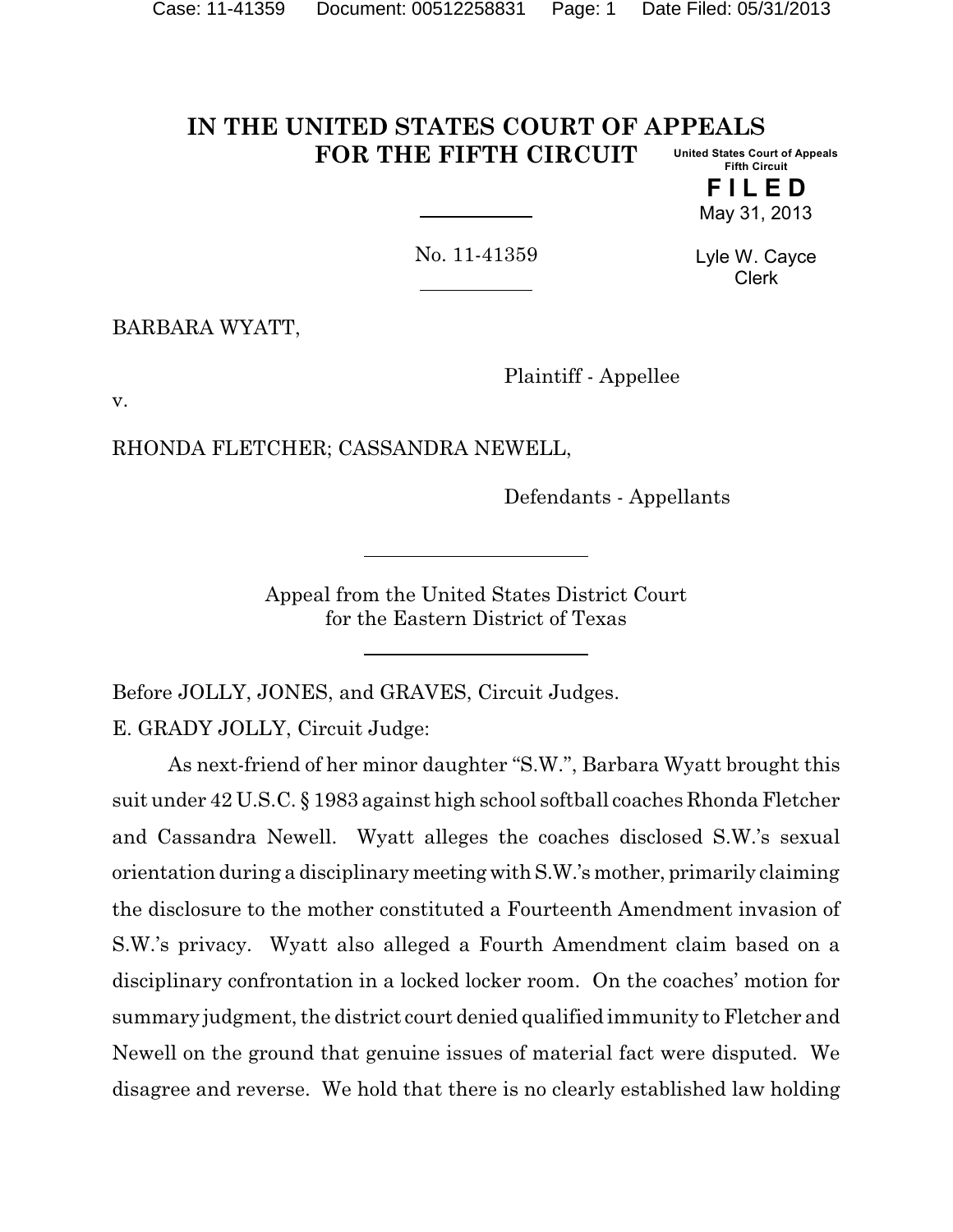that a student in a public secondary school has a privacy right under the Fourteenth Amendment that precludes school officials from discussing *with a parent* the student's private matters, including matters relating to sexual activity of the student. We further hold that such students have no clearly established Fourth Amendment right that bars a student-coach confrontation in a closed and locked room. We thus conclude that these individual defendants are entitled to qualified immunity that bars the federal claims against them, and, consequently, we REVERSE and VACATE in part and REMAND for entry of judgment dismissing the federal claims against these individual defendants.

#### I.

The first matter we must deal with in this qualified immunity case is the basis of our jurisdiction. On this interlocutory appeal, we have before us the district court's denial of the coaches' motion for summary judgment asserting the claim of qualified immunity. Our review is *de novo*. *Flores v. City of Palacios*, 381 F.3d 391, 394 (5th Cir. 2004). Although a denial of a defendant's motion for summary judgment is not ordinarily immediately appealable, such a denial based on qualified immunity is a collateral order capable of immediate review. *Brown v. Strain*, 663 F.3d 245, 248 (5th Cir. 2011) (inset quotation marks omitted). We have jurisdiction over such an order, however, only "to the extent that the district court's order turns on an issue of law," *Kovacic v. Villareal*, 628 F.3d 209, 211 (5th Cir. 2010); if it turns on a disputed material fact, we lack jurisdiction. Thus, if we decide that the district court erred in assessing the legal significance of the conduct that the district court considered, we then decide whether the factual disputes are material to deciding the legal issue presented in the summary judgment. *See Kinney v. Weaver*, 367 F.3d 337, 348 (5th Cir. 2004) (en banc); *Wagner v. Bay City*, 227 F.3d 316, 320 (5th Cir. 2000). If there are no such material factual disputes, we can then rule on the claim for qualified immunity.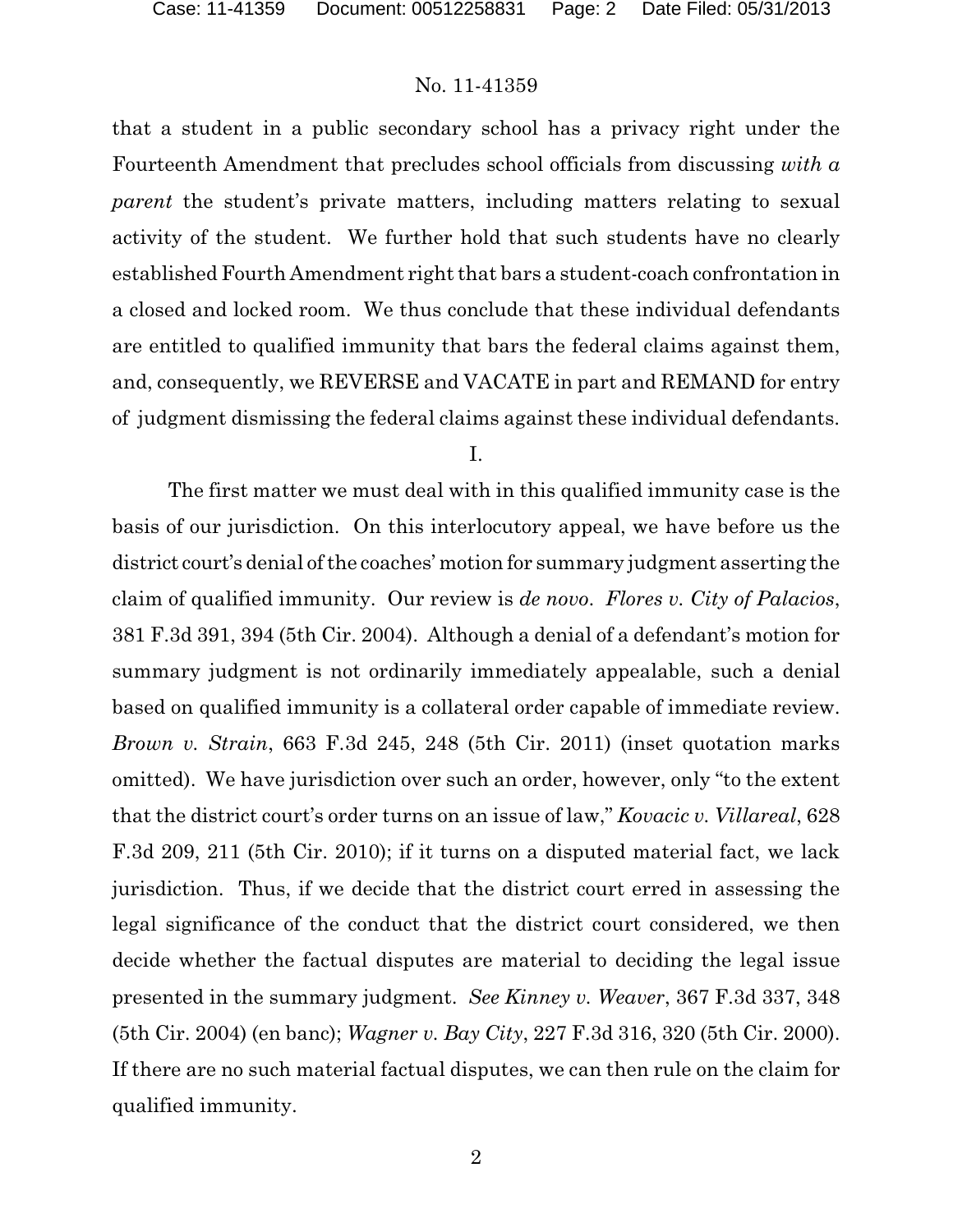Ms. Wyatt ("Wyatt"), in her complaint, has made various claims, but in this interlocutory appeal, we only have appellate jurisdiction over the federal claims against the individual defendants Rhonda Fletcher ("Fletcher") and Cassandra Newell ("Newell").<sup>1</sup> Wyatt alleged in her complaint that the coaches' conduct violated her daughter's constitutional right to privacy under the Fourteenth Amendment and her right to be free from unreasonable seizure under the Fourth Amendment. As we will see, to decide the overarching question of whether the district court erred in denying the coaches qualified immunity, we ask whether the Fourth and Fourteenth Amendment rights, which Wyatt claims were violated, are "clearly established." *See Jones v. City of Jackson*, 203 F.3d 875, 879 (5th Cir. 2000) (quoting *Siegert v. Gilley*, 500 U.S. 226, 231 (1991)). If they are not, the appellants are entitled to qualified immunity, and the district court's denial of summary judgment on the federal claims was error.<sup>2</sup>

#### II.

### A.

The dispute arose in the East Texas town of Kilgore. On March 3, 2009, S.W., a student at Kilgore High School ("KHS"), attended a meeting of the varsity softball team on which she played. The meeting was held at an offcampus playing field where practices regularly took place. In her complaint, Wyatt alleges that, upon S.W.'s arrival at the meeting, S.W.'s softball coaches Fletcher and Newell dismissed the rest of the team and led S.W. into a nearby

<sup>&</sup>lt;sup>1</sup> We do not reach Wyatt's claims brought under the *Monell* doctrine against Kilgore Independent School District. *Monell v. Dep't. of Soc. Servs. of City of N.Y.*, 436 U.S. 658 (1978). Nor are Wyatt's claims against Douglas Duke before us*, see infra* n.9. The only appellants in this case are Fletcher and Newell. To the extent that Wyatt brings state law claims against Fletcher and Newell under the Texas Constitution and Texas common law, those claims are not before us on this appeal.

 $2$ <sup>2</sup> We stress that our holdings here are narrow: they address only whether the specific constitutional rights in this case are clearly established.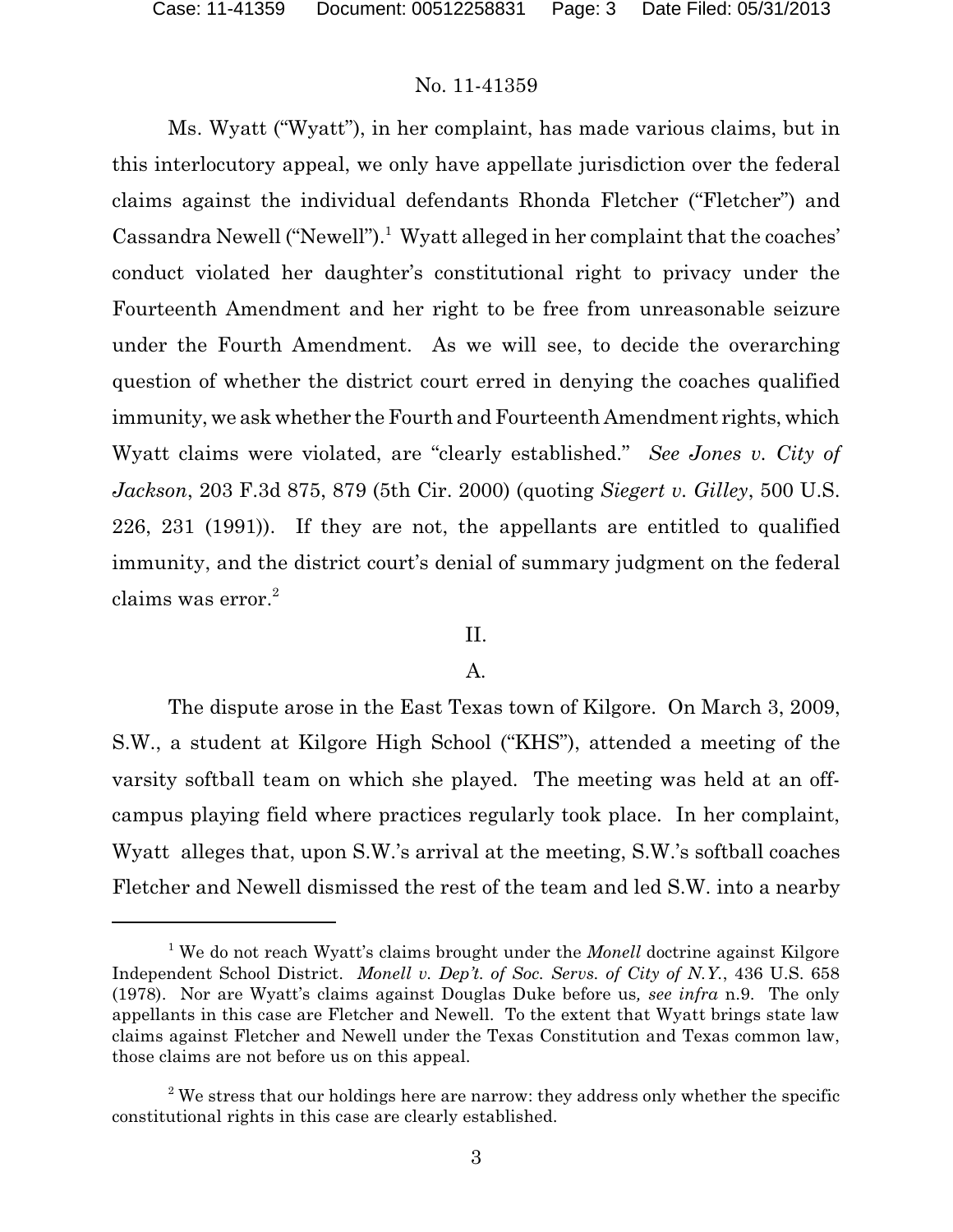locker room, locked the door, and questioned her about an alleged relationship with an older young woman named Hillary Nutt ("Nutt"). Wyatt said that the coaches then yelled at S.W., falsely accused her of spreading rumors regarding one of the coaches' sexual orientation, $^3$  and threatened to tell S.W.'s mother that her daughter was in a sexual relationship with another woman.<sup>4</sup> In her complaint, Wyatt made a further allegation: that, at the locker room meeting, "Fletcher asked S.W. if she was gay." In her deposition, however, S.W.'s story changed: she said definitively that the coaches did *not* ask, point blank, whether she was a lesbian. Besides this inconsistency, there is one more worthy of note: in her complaint, Wyatt states, "At the time of Fletcher and Newell's confrontation, S.W. was dating [Nutt]." But in her appellate brief, she says "in fact, [S.W.] and Hillary [Nutt] hadn't dated" and "weren't in a relationship."

Following the meeting with S.W., the coaches called Wyatt, S.W.'s mother, and requested they meet.<sup>5</sup> The parties' characterizations of events differ. In her complaint, Wyatt alleges that Fletcher revealed S.W.'s sexual orientation to her

<sup>3</sup> The record indicates that S.W. *has admitted* to starting a rumor: in her affidavit, S.W. said that, on the day in question, she speculated on Newell's sexual orientation to another student. Apparently, students began discussing this rumor, notes were passed in class, and a student brought the matter to the coaches' attention. Newell and Fletcher then called the meeting. S.W.also admits to routinely showing up late and using profanity at practice.

<sup>4</sup> Wyatt's central claim is "privacy" in S.W.'s sexual orientation. The undisputed facts, however, indicate that S.W. talked about her sexual orientation with a close friend in 2007, admitted she was gay to "five or six" friends the week before the events in question, wore clothing *she describes* as "society's symbol for gay pride," and "went skipping down the hallway holding hands" with another girl. Although these facts are in no way dispositive in our analysis, we note them because they suggest S.W.'s sexual orientation was not a hermetically sealed secret in the school setting.

<sup>&</sup>lt;sup>5</sup> In the KHS "Parent Involvement Plan," the school states its position that "the more [KHS] can communicate with parents, the greater success [it] will have in reaching our students. [KHS] want[s] parents involved in all aspects of our school from academics to extracurricular activities." In its "Parent Involvement Policy," KHS states its goal is to "strive to increase parental participation in school and encourage positive interaction between school and home."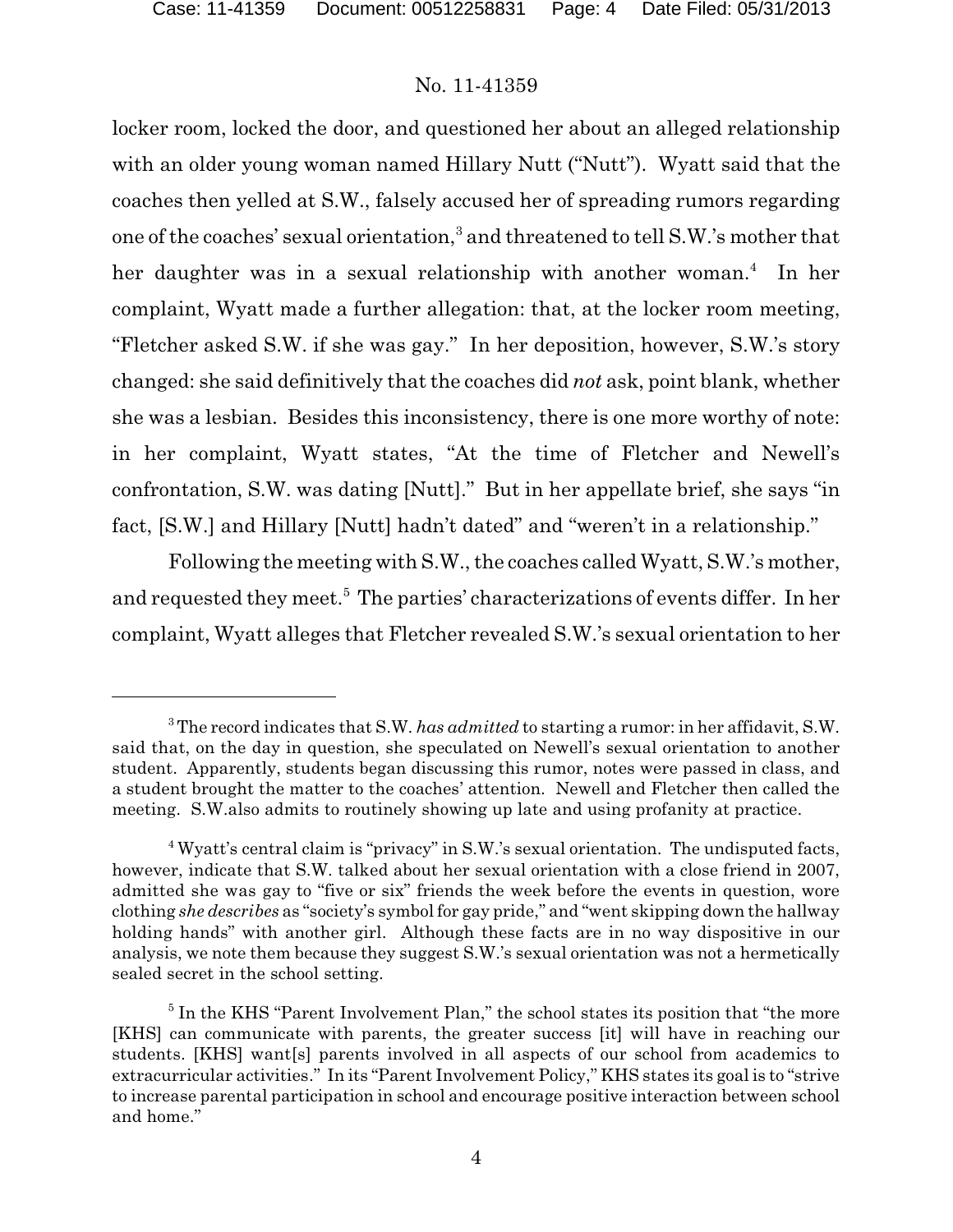mother at this second meeting and that Newell then offered Wyatt the contact information for Nutt. As with the locker room meeting, however, there are inconsistencies in Wyatt's story. Wyatt's allegation in her complaint was that, at the second meeting, the coaches "outed" her daughter: "Fletcher said [to Wyatt that] S.W. was a lesbian." Wyatt apparently withdrew this allegation when, at her deposition, she testified under oath that Coach Fletcher in fact never used the word "gay" or "lesbian." The claim involving the revelation of S.W.'s sexual orientation has become ever more nuanced over the course of the briefing on this appeal: Instead of alleging that the coaches divulged, pointblank, her daughter's homosexuality, Wyatt's claim is now that she *inferred* S.W.'s sexual orientation from the coaches' comments.<sup>6</sup> In response, the coaches argue that they were obliged to contact S.W.'s mother because rumors regarding S.W.'s relationship with Nutt were causing dissension on the team, Nutt was a potentially dangerous and underage user of illegal drugs and alcohol, and any possible sexual relationship between Nutt and S.W. was a valid concern. *See* TEX. PENAL CODE  $\S 22.011(a)(2)$ .<sup>7</sup>

B.

Wyatt filed three separate grievances with Kilgore Independent School District ("KISD") alleging the coaches acted inappropriately by disclosing S.W.'s

 $^6$  In her deposition, however, Wyatt testified that she had suspected her daughter was gay prior to the events at issue in this case.

 $7$  Although, for the purposes of summary judgment, we take the evidence in the light most favorable to Wyatt, *see Matsushita Elec. Indus. Co., Ltd. v. Zenith Radio Corp.*, 475 U.S. 574, 587 (1986), we note at the outset of our discussion that the legitimate, disciplinary basis for the coaches' decision to notify Wyatt is established by undisputed facts. S.W. concedes that she broke multiple team rules, lied to Newell and Fletcher, and discussed Newell's sexuality at school prior to the coaches' decision to notify S.W.'s mother. Thus, the alleged "bad motives" of the coaches, which the dissent discusses in painful repetition, are incriminatingly tinged by S.W.'s own admissions, which demonstrate her culpability for her conduct of the same sort.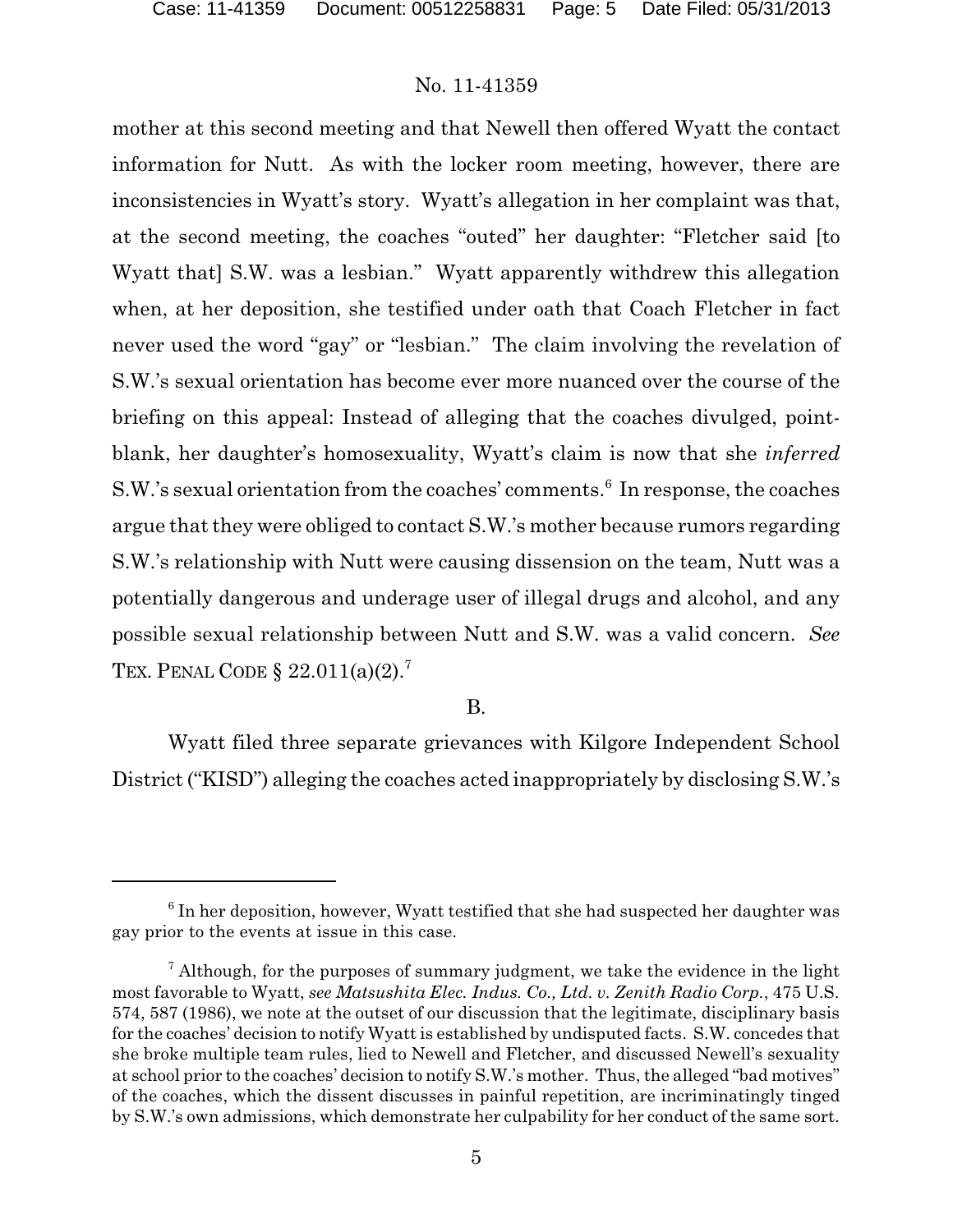sexual orientation to her mother; all were subsequently dismissed.<sup>8</sup> Then, on December 10, 2010, Wyatt, as next-friend of her minor daughter S.W., filed a complaint in federal court against KISD, and, in their personal capacities, against KHS assistant athletic director Douglas Duke,<sup>9</sup> Fletcher, and Newell, for violating S.W.'s federal rights under the Fourth and Fourteenth Amendments and state privacy rights under the Texas Constitution. In their answer, Defendants pleaded the affirmative defense of Texas official immunity for KISD on the state claims and qualified immunity for Fletcher and Newell on the federal claims. The parties consented to proceed before a magistrate judge, and the coaches moved for summary judgment on the basis of qualified immunity. The magistrate judge rejected the defense of qualified immunity and consequently denied the coaches' motion for summary judgment. The magistrate judge cited "multiple unresolved questions of fact." With regard to Wyatt's Fourth Amendment claim of unlawful seizure, the court said "there remains a genuine material issue of fact as to whether there was an objectively reasonable basis for the coaches' actions including factual disputes over what transpired behind the closed doors of the locker room." With regard to the Fourteenth Amendment right to privacy claim, the magistrate judge held that S.W.'s right to privacy in her sexual orientation was clearly established, and summary judgment was premature due to unresolved questions of fact – such as "whether the Coaches[] disclosed S.W.'s sexual orientation as retaliation for S.W.'s conduct, whether they disclosed the identity of Ms. Nutt [to Ms. Wyatt] without

<sup>8</sup> In her original grievance filed with KISD officials, however, Wyatt did not allege Fletcher and Newell had "outed" her daughter but only that the coaches, following the meetings outlined above, improperly removed S.W. from the softball team and that the athletic department failed to respond to Wyatt's queries in a timely fashion. In short, the claims made by Wyatt have been a constantly moving target.

<sup>&</sup>lt;sup>9</sup> The court later granted Wyatt's motion to file an amended complaint and voluntarily dismiss Duke from the case; thus, he is not a party in this appeal.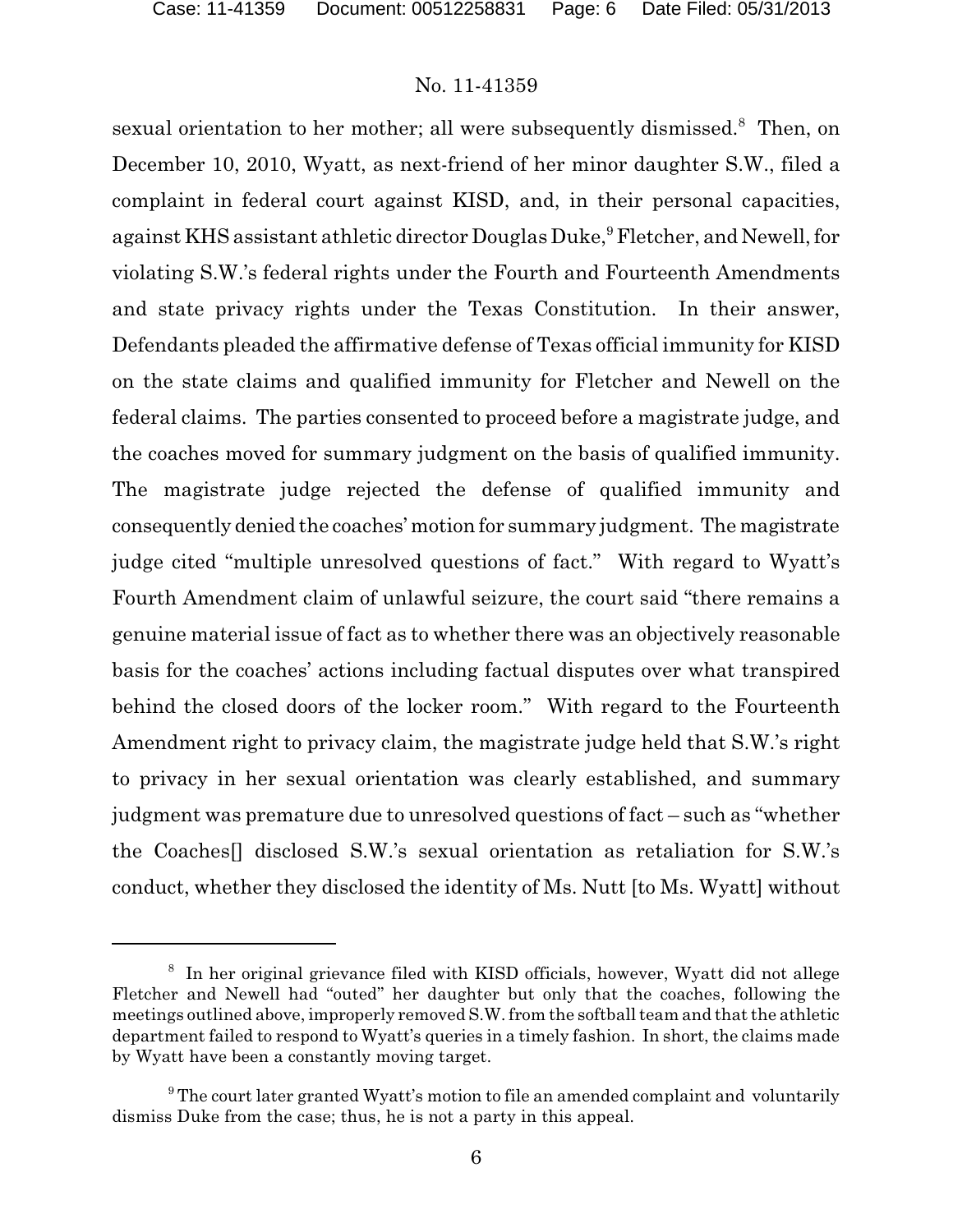provocation by Ms. Wyatt, and the words they used to describe the relationship . . ." – all of which related to the reasonableness of their conduct.

As we have said, we lack appellate jurisdiction in this interlocutory appeal to determine whether a genuine factual issue exists; however, we do have jurisdiction to review the materiality of disputed facts as well as the district court's legal analysis as it pertains to qualified immunity. *See Wagner*, 227 F.3d at 320; *see also Kinney*, 367 F.3d at 358. As we will see, the magistrate judge erred in analyzing the materiality of disputed facts because, even taking the facts in the light most favorable to Wyatt, Wyatt has not alleged violations of clearly established Fourth and Fourteenth Amendment rights. Consequently, we have appellate jurisdiction over this interlocutory appeal.

#### III.

Our review of the magistrate judge's legal analysis begins with setting out the standard for qualified immunity. As we have indicated in many prior cases, evaluating qualified immunity is a two-step process, and the burden is on the plaintiff to prove that a government official is not entitled to qualified immunity. *Michalik v. Hermann*, 422 F.3d 252, 258 (5th Cir. 2005). First, we determine whether the plaintiff has alleged a violation of a clearly established constitutional or statutory right. *See Jones*, 203 F.3d at 879. A right is clearly established only if its contours are "sufficiently clear that a reasonable official would understand that what he is doing violates that right." *Wooley v. City of Baton Rouge*, 211 F.3d 913, 919 (5th Cir. 2000) (inset quotation marks omitted). The applicable law that binds the conduct of officeholders must be clearly established at the time the allegedly actionable conduct occurs. *Id*. (inset quotation marks omitted). If the first step is met (i.e. the official's conduct violates an established right), the second step is to determine whether the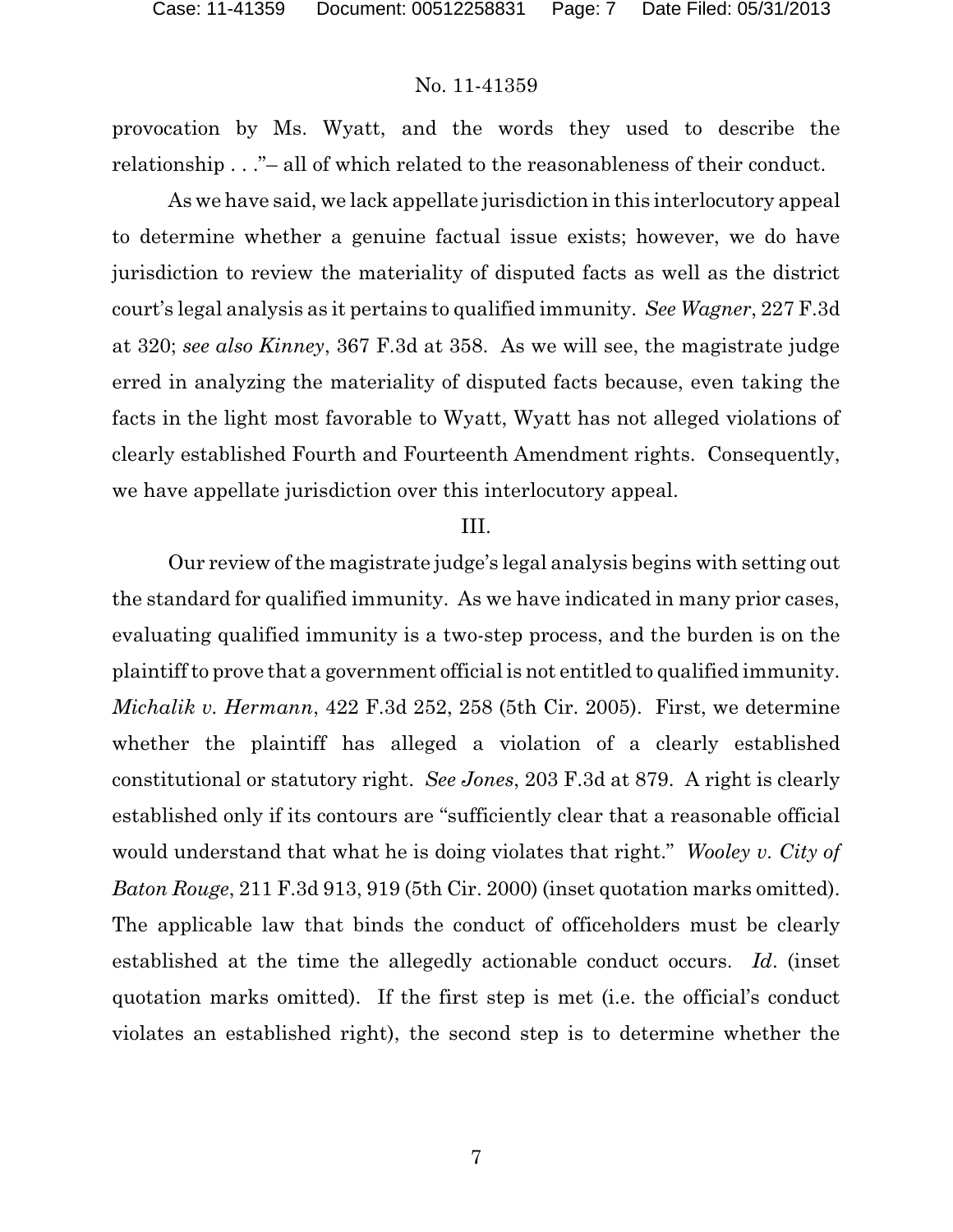defendant's conduct was objectively reasonable.<sup>10</sup> *Jones*, 203 F.3d at 879 (inset quotation marks omitted). Both steps in the qualified immunity analysis are questions of law. *Wooley*, 211 F.3d at 919.

Under the Fifth Circuit standard, the doctrine of qualified immunity protects government officials from civil damages liability when they reasonably could have believed that their conduct was not barred by law, and immunity is not denied unless existing precedent places the constitutional question *beyond debate*. *Morgan v. Swanson*, 659 F.3d 359, 370-71 (5th Cir. 2011) (en banc). "Qualified immunity balances two important interests – the need to hold public officials accountable when they exercise power irresponsibly and the need to shield officials from harassment, distraction and liability when they perform their duties reasonably." *Pearson v. Callahan*, 555 U.S. 223, 231 (2009). The law generally disfavors expansive civil liability for actions taken while state officials are on duty because such liability "can entail substantial social costs, including the risk that fear of personal monetary liability and harassing litigation will unduly inhibit officials in the discharge of their duties." *Anderson v. Creighton*, 483 U.S. 635, 638 (1987). In short, "[q]ualified immunity gives government officials breathing room to make reasonable but mistaken judgments about open legal questions." *Ashcroft v. al-Kidd*, 131 S. Ct. 2074, 2085 (2011).

When deciding whether the right allegedly violated was "clearly established," the court asks whether the law so clearly and unambiguously prohibited the conduct that *every* reasonable official would understand that what he is doing violates the law. *Morgan*, 659 F.3d at 371 (inset quotations omitted).

 $10$  Our analysis does not reach the "second step" of the qualified immunity analysis because, as the discussion that follows will indicate, the first, "clearly established" step has not been met by Wyatt in this case. Thus, consideration of the "objectively reasonable" prong of qualified immunity is unnecessary.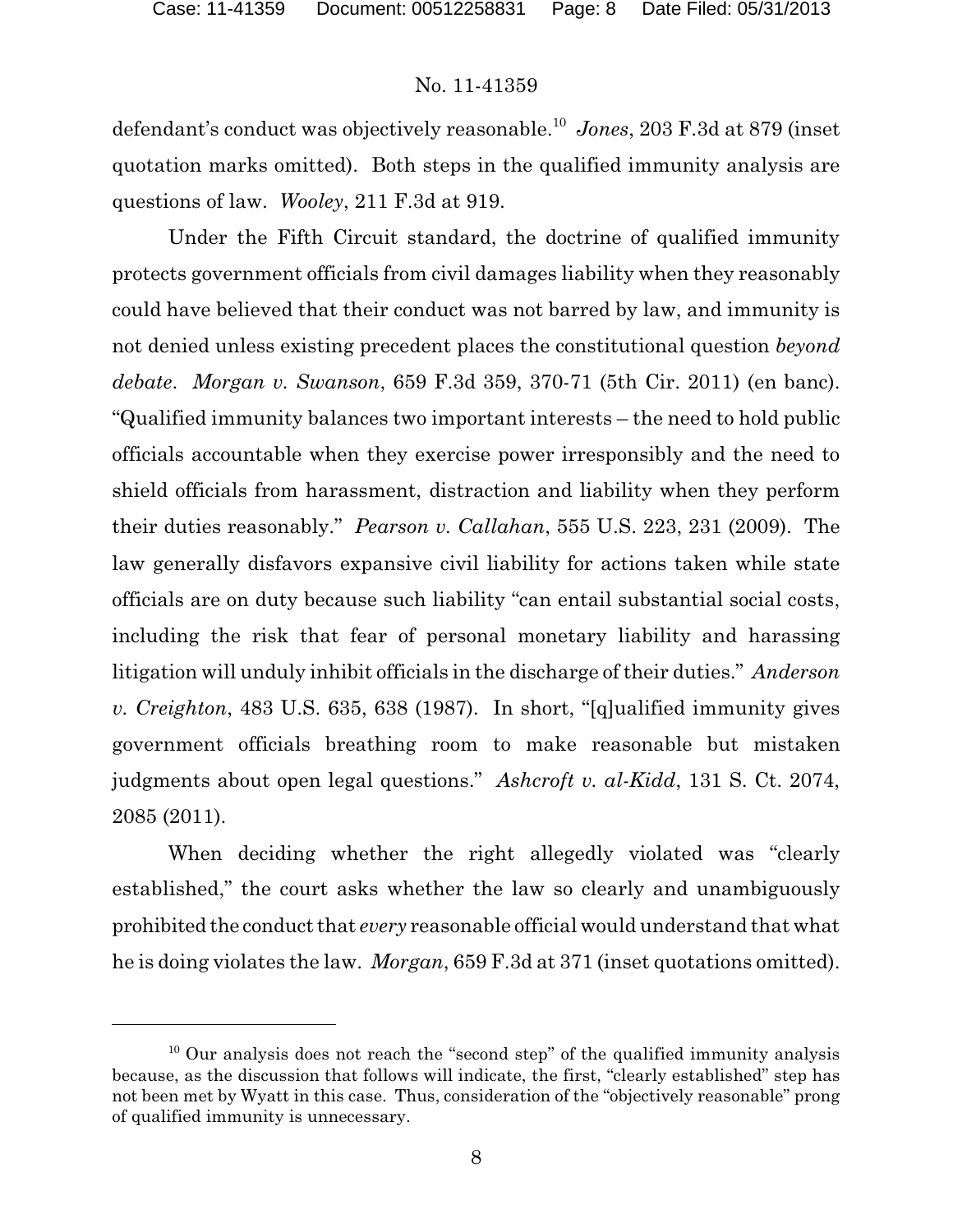Answering in the affirmative requires the court to be able to point to "controlling authority–or a robust consensus of persuasive authority–that defines the contours of the right in question with a high degree of particularity." *Id.* at 371- 72 (citations and inset quotations omitted). This requirement establishes a high bar. When there is no controlling authority specifically prohibiting a defendant's conduct, the law is not clearly established for the purposes of defeating qualified immunity. *See id*. at 372. Acknowledging these clearly drawn bright lines as rigorous background principles of qualified immunity, we proceed to the merits of Wyatt's privacy claim.

#### IV.

Wyatt's assertions of federal liability have essentially morphed over the course of the litigation into one primary constitutional claim involving an alleged right to privacy under the Fourteenth Amendment. It is true that, originally, Wyatt alleged two basic claims. In her complaint, Wyatt alleged a Fourth Amendment violation, saying that the coaches' decision to "lock the locker room door and order S.W. to remain inside while Defendants confronted and threatened her was a *de facto* seizure of S.W.'s person . . . ." However, in her appellate brief and at oral argument, Wyatt barely mentioned this seizure allegation. She cites no authorities establishing such a Fourth Amendment violation in school contexts, making practically no effort to show the right in question is "clearly established." When before the district court on summary judgment, however, the district court held there was a genuine issue of material fact relating to her claim of "seizure" – whether there was an objectively reasonable basis for the coaches' actions in the locker room, which, according to S.W., included shouting, intimidating gestures, and locked doors.<sup>11</sup> In so doing,

 $11$  As mentioned earlier, however, S.W. has conceded that she was not asked in the locker room whether she was gay, so, even taking the facts in the light most favorable to S.W., that specific allegation of her Fourth Amendment claim is not before us.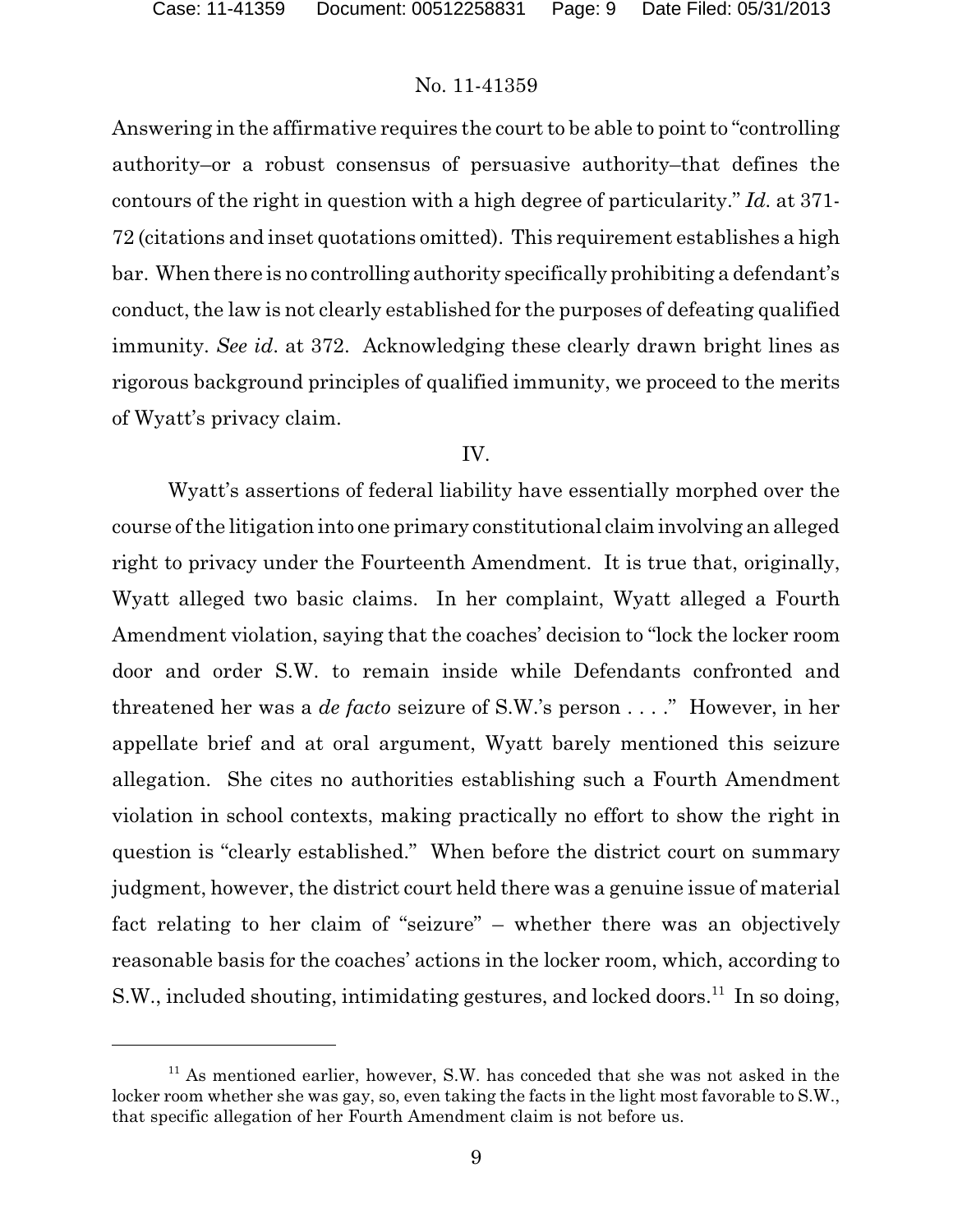however, the court erred; there is no material disputed fact that prevented it from deciding the legal question. First, the district court overlooked case law that establishes that the Fourth Amendment applies differently in the school context and particularly with regard to student athletes in locker rooms. *See Milligan v. City of Slidell*, 226 F.3d 652, 654-55 (5th Cir. 2000); *see also Vernonia School District 47J v. Acton*, 515 U.S. 646, 657 (1995) (noting that "[p]ublic school locker rooms . . . are not notable for the [Fourth Amendment] privacy they afford" and "[b]y choosing to go out for the team, [student athletes] voluntarily subject themselves to a degree of regulation even higher than that imposed on students generally.") (inset quotations omitted).<sup>12</sup> Second, verbal abuse does not give rise to a constitutional violation under 42 U.S.C. § 1983, so any yelling that may have occurred is not actionable. *See Calhoun v. Hargrove*, 312 F.3d 730, 734 (5th Cir. 2002); *see also Doe v. Gooden*, 214 F.3d 952, 955 (8th Cir. 2000) (holding that a teacher's statements, while "demeaning" and "belittling" to his students, did not violate their constitutional rights); *Walker-Serrano by Walker v. Leonard*, 168 F. Supp. 2d 332, 347 (M.D. Pa. 2001) (stating "verbal abuse, whether coming from a student or a teacher, is not a constitutional violation."). Thus, there is simply no clearly established constitutional right – and Wyatt cites none – that protects students from being privately questioned, even

<sup>&</sup>lt;sup>12</sup> The dissent scolds us for citing *Vernonia*, saying the Supreme Court's urinalysis decision has "absolutely nothing to do with the instant case." To be sure, however, *Vernonia* states background principles, cited above, that not only are relevant to the application of the Fourth Amendment in any school athletics context but also support what should be plain: there is nothing *per se* unreasonable about a one-on-one, closed door meeting between coaches and student athletes. As seen in *Milligan*, courts have routinely applied *Vernonia* to contexts other than urinalysis testing. *See* 226 F.3d at 654-55.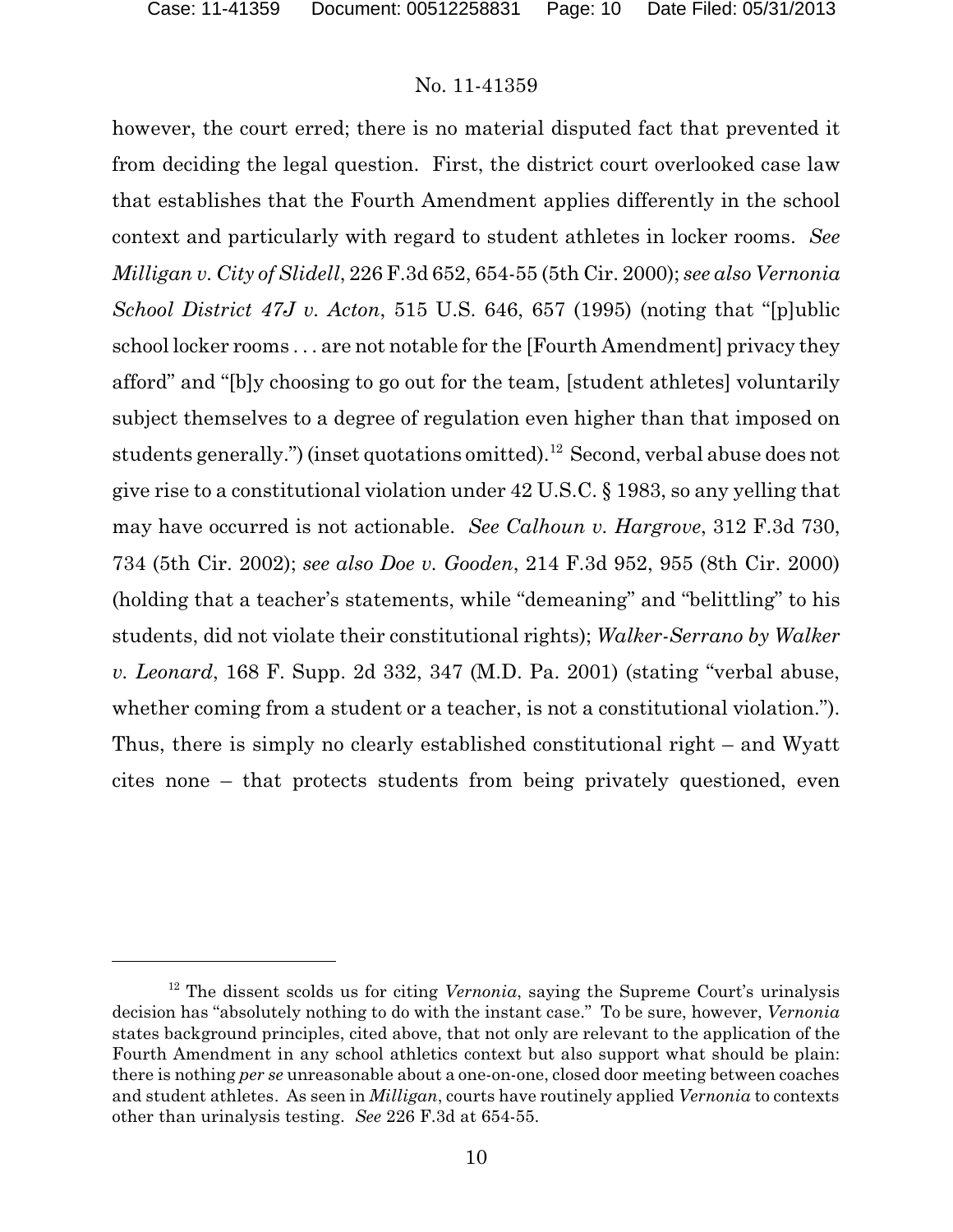forcefully, even in a locked locker room.<sup>13</sup> Thus Newell and Fletcher are entitled to qualified immunity on the Fourth Amendment claim.

We are left only with Wyatt's Fourteenth Amendment claim relating to the coaches' conversation with S.W's mother. Under Wyatt's theory, S.W. has a constitutional right to the confidentiality– even with respect to her mother– of her own sexual orientation, which was breached by the coaches when they spoke to her about S.W.'s violations of team policy. In order to further understand the nature of Wyatt's claim – and whether, for purposes of qualified immunity, the right purportedly violated is clearly established, we first briefly consider the modern-day origin and subsequent development of the constitutional right to privacy under the Fourteenth Amendment upon which Wyatt relies.

#### $\mathbf{A}$ .

We begin with *Griswold v. Connecticut,* 381 U.S. 479 (1965). There, the Supreme Court declared that a state law prohibiting the use of contraceptives by married couples was unconstitutional because it violated the right to privacy, a right long last apparent from the penumbra of rights established by the Bill of Rights and applied to the States by the Due Process Clause of the Fourteenth Amendment. *See id*. at 485-86. The decision can be said to have validated an earlier dissent by Justice Brandeis in *Olmstead v. United States*, which described the "right to be let alone" as the "most comprehensive of rights and the right most valued by civilized man." 277 U.S. 438, 478 (1928). In order to protect the right, Justice Brandeis wrote, in dissent, "every unjustifiable

 $13$  Wyatt does not make any allegation of physical restraint, instead stressing what does not sound like a Fourth Amendment claim at all: that her daughter was "bullied into revealing private information." S.W. admits she was never asked by coaches whether she was homosexual, so the "information" Wyatt claims she was forced to reveal is never expressly stated but seems to involve her interactions with Nutt, with whom she expressly denies being in a relationship at the relevant time. *See supra* Part II. The Fourth Amendment claim thus stumbles, then falls.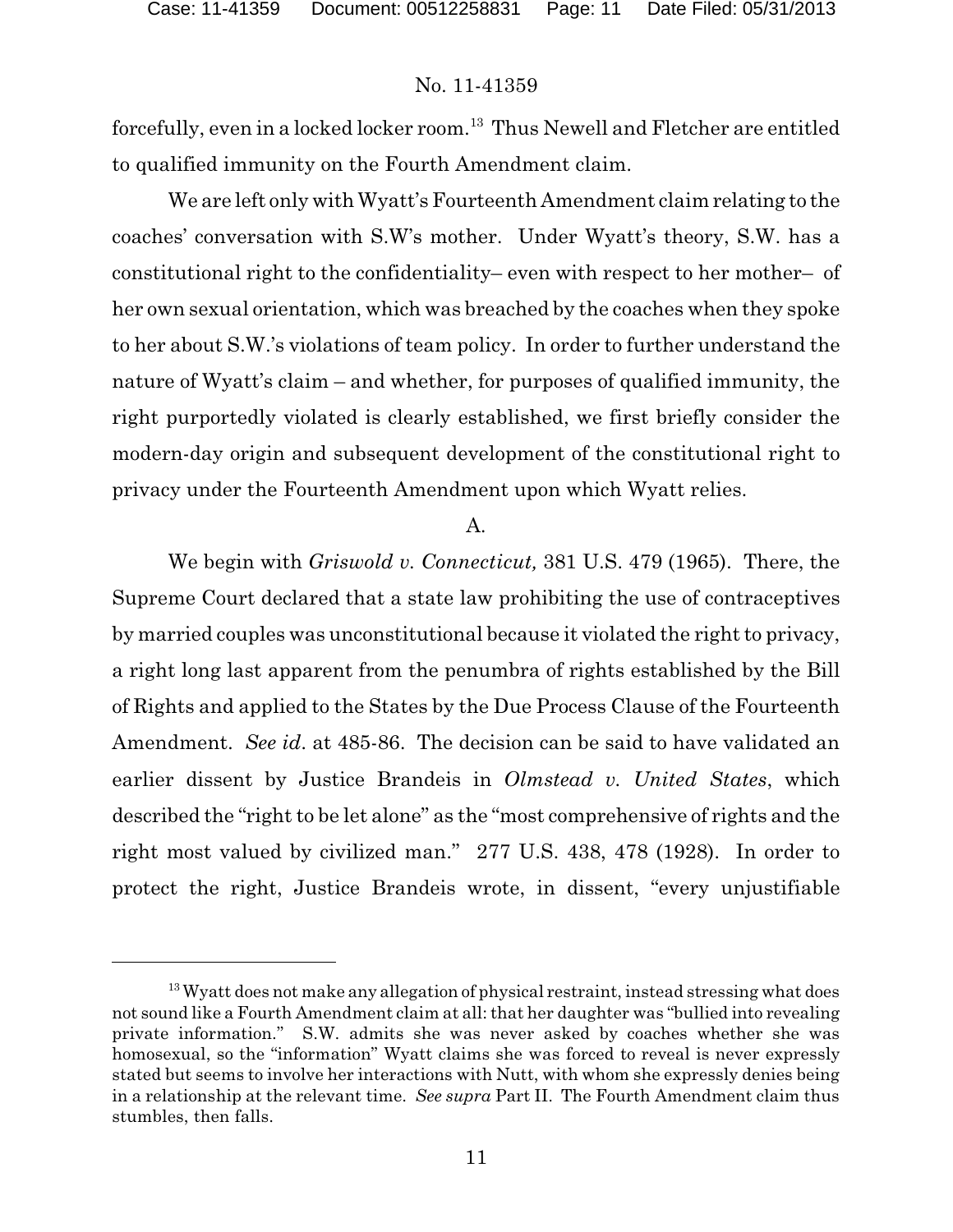intrusion of the government upon the privacy of an individual . . . must be deemed a [constitutional] violation . . . ." *Id*.

Later, in *Whalen v. Roe*, the Supreme Court identified two separate interests that fall under the constitutional right to privacy. 429 U.S. 589, 599- 600 (1977). The one of relevance to us is the "individual interest in avoiding disclosure of personal matters" by the government. *Id*. at 599; *see also Nixon v. Adm'r of Gen. Servs*., 433 U.S. 425, 457 (1977) ("One element of privacy has been characterized as 'the individual interest in avoiding disclosure of personal matters . . . .'"). This confidentiality interest has been defined as "the right to be free from the government disclosing private facts about its citizens." *Ramie v. City of Hedwig Village, Tex.*, 765 F.2d 490, 492 (5th Cir. 1985).

Since *Whalen* and *Nixon*, however, the Supreme Court "has said little else on the subject of an individual interest in avoiding disclosure of personal matters." *NASA v. Nelson*, 131 S. Ct. 746, 756 (2011) (noting that "no other decision has squarely addressed a constitutional right to informational privacy."). Wyatt argues, however, that the Fifth Circuit has "addressed the contours" of her right to privacy and that the constitutional protection accorded to such a right "in this and other circuits is clear." But, in so doing, she overstates the degree to which precedent supports her particular claim. The Fifth Circuit has never held that a person has a constitutionally-protected privacy interest in her sexual orientation, and it certainly has never suggested that such a privacy interest precludes school authorities from discussing with parents matters that relate to the interests of their children. Indeed, we have said, "There is *no* Fifth Circuit authority on what types of disclosures are personal enough to trigger the protection of the confidentiality branch." *Zaffuto v. City of Hammond*, 308 F.3d 485, 490 (5th Cir. 2002) (emphasis added). Therefore, when the magistrate judge in this case held that there is a constitutional right that bars the unauthorized disclosure by school coaches of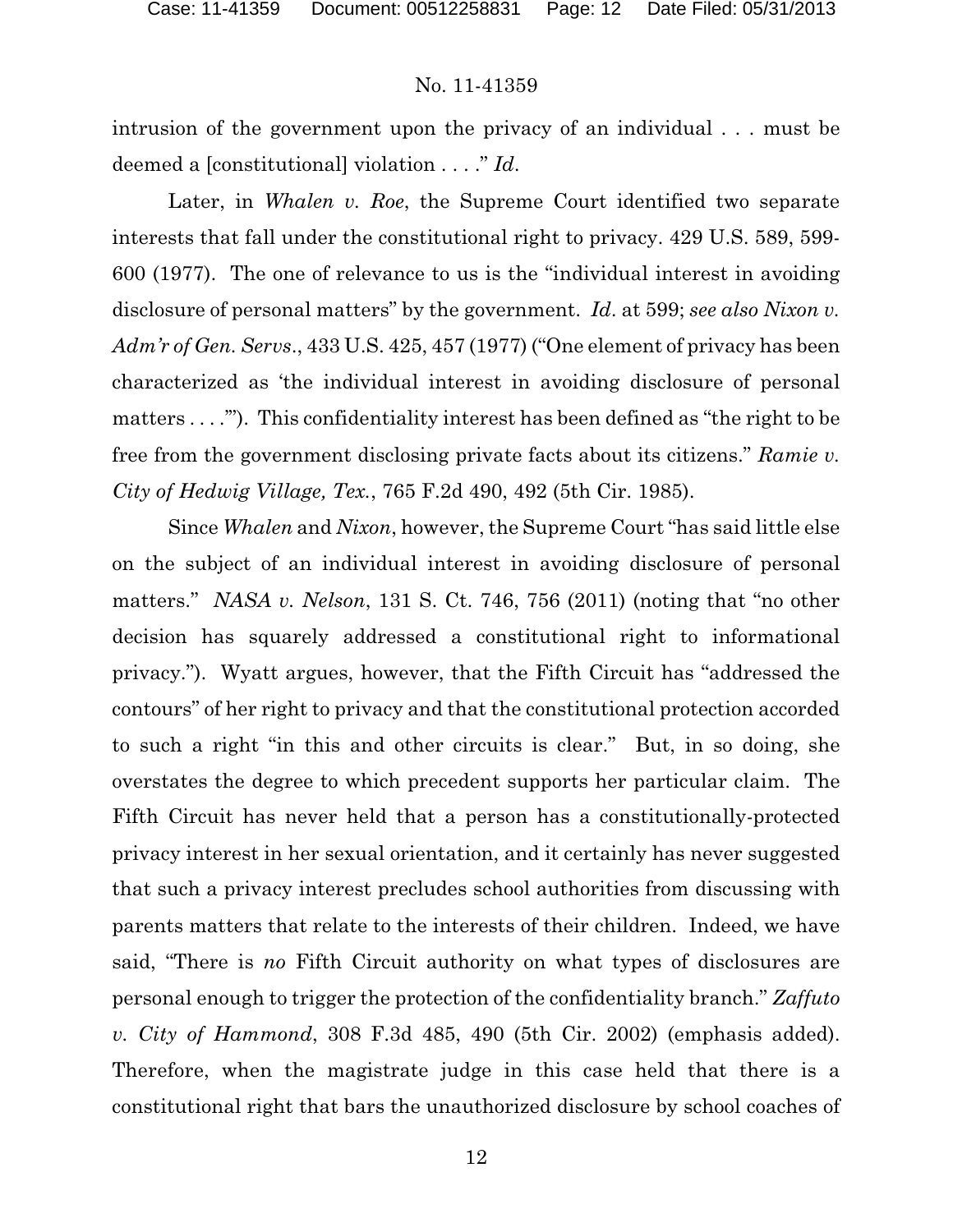a student's sexual orientation to the student's mother, he proclaimed a new rule of law.<sup>14</sup>

# B.

#### 1.

And although Wyatt argues that the distinct contours of her asserted right were well-established, she can only cite two irrelevantly remote Fifth Circuit cases in an attempt to buttress her claim, *Fadjo v. Coon*, 633 F.2d 1172 (5th Cir. 1981), and *ACLU of Miss., Inc. v. Miss.*, 911 F.2d 1066 (5th Cir. 1990), neither of which even touch on privacy rights between a student and a parent. The first,

 $14$  The dissent gives this error cloud cover and, in so doing, proceeds to miscomprehend the qualified immunity analysis that is fundamental to deciding this case. The Supreme Court "has repeatedly told courts . . . not to define clearly established law at a high level of generality." *al-Kidd*, 131 S. Ct. at 2084. Here, the district court and now, apparently, the dissent have redacted this directive from Supreme Court authority. They have allowed their analysis to hinge on the existence of a Fourteenth Amendment general right to privacy and the general possession of that right by some minors in some limited circumstances. As we observe *supra* herein, the existence of a general right is established, and we do not take issue with it. In order for liability to be imposed on public officials, however, qualified immunity cases require more than a bare allegation of a general right to nondisclosure of private information: "the right the official is alleged to have violated must have been 'clearly established' in a *more particularized*, and hence more relevant, sense." *Anderson*, 483 U.S. at 640 (emphasis added). Otherwise, "[p]laintiffs would be able to convert the rule of qualified immunity that our cases plainly establish into a rule of virtually unqualified liability simply by alleging violation of [] abstract rights." *Id*. at 639. The following two examples illustrate the dissent's errant approach: for the Supreme Court, "[t]he general proposition . . . that an unreasonable search or seizure violates the Fourth Amendment is of little help in determining whether the violative nature of *particular conduct* is clearly established." *al-Kidd*, 131 S. Ct. at 2084 (emphasis added). Similarly, "[T]he right to due process of law is quite clearly established by the Due Process Clause, and thus there is a sense in which any action that violates that Clause . . . violates a clearly established right . . . ." *Morgan*, 659 F.2d at 372. But that does not mean liability will be imposed on public officials, for the question is "whether that right has been defined *with sufficient clarity*" and specificity "to enable a reasonable official to assess the lawfulness of his conduct." *Id*. (emphasis added). The central concept is fair warning: "qualified immunity should not be denied unless the law is clear *in the more particularized sense* that reasonable officials should be on notice that their conduct is unlawful." *Kinney*, 367 F.3d at 350 (emphasis added) (inset quotation marks omitted). There is no authority – and none has been cited – that would put school officials on notice that specific conversations between a teacher and a parent regarding a student's conduct are barred.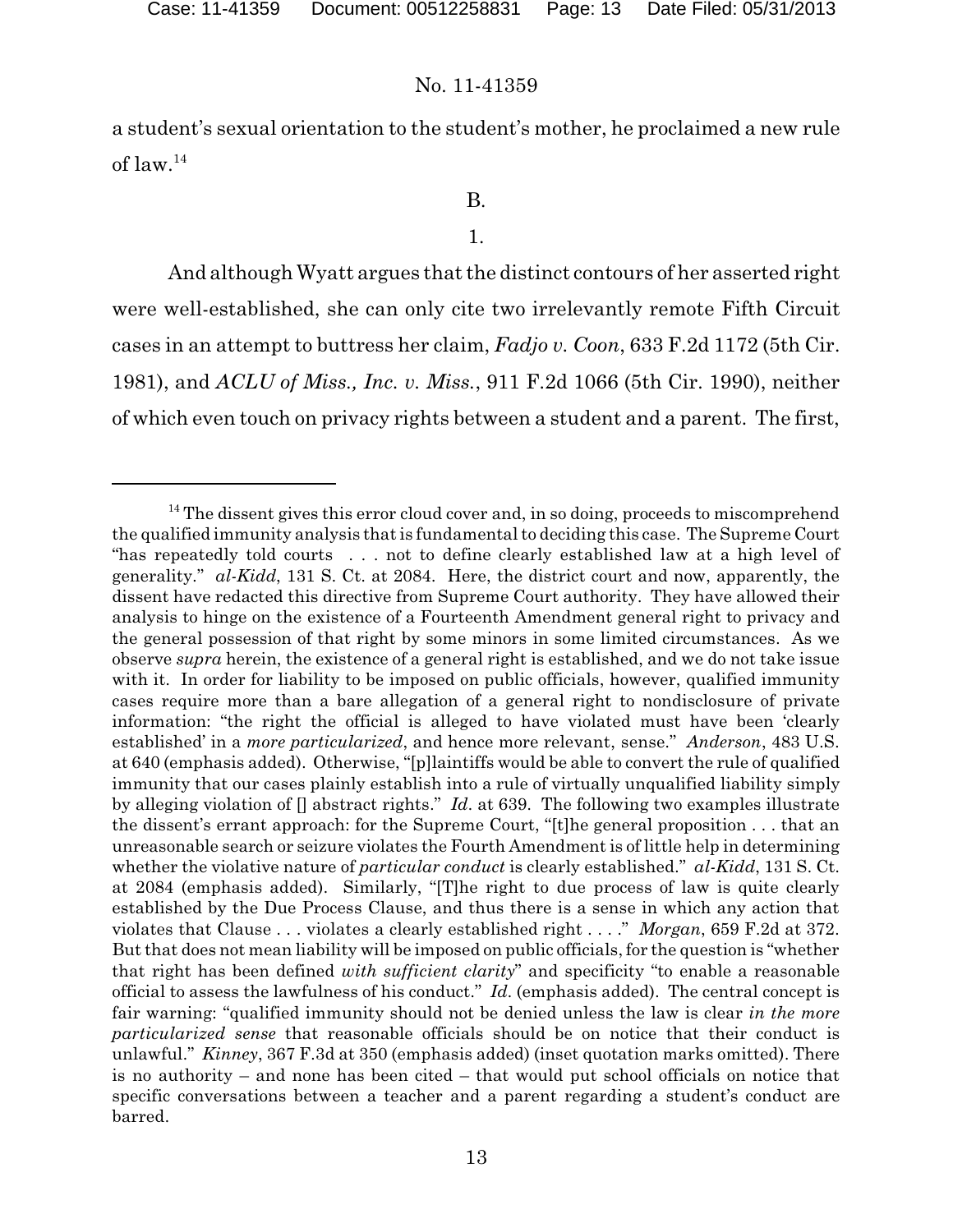*Fadjo v. Coon*, concerned disclosure of an insurance beneficiary's personal information in the context of a criminal investigation. 633 F.2d at 1174. Plaintiff Fadjo was the named beneficiary of life insurance policies insuring a man who mysteriously disappeared. *Id*. at 1174. After explicit assurances by the state attorney that his testimony would be absolutely privileged, Fadjo, as part of the criminal investigation, provided the state with information concerning "the most private details of his life." *Id*. The state attorney then shared this information with insurance companies, resulting in personal misfortune to Fadjo, who was forced to move his residence and struggled to find meaningful employment. *Id.* Finding that Fadjo's right to privacy had been violated by the disclosure, the court held that there was an actionable § 1983 claim under the confidentiality branch of the Fourteenth Amendment $^{\rm 15}$  and that "no legitimate state purpose existed sufficient to outweigh the invasion into Fadjo's privacy." *Id*. at 1175. Notably, the court never discussed the specific nature of the "private details of Fadjo's life" that were disclosed (i.e. details private enough to warrant constitutional protection), and the court never suggested that sexual orientation might be one of them. Furthermore, the court stressed that Fadjo had been promised that the information he provided investigators would be confidential and that the plaintiff's allegation was that the state had not honored this pledge. *Id*. at 1176 (stating "Fadjo's case is distinguishable . . . since it involves the revelation of intimate information obtained under a *pledge of confidentiality* . . . .") (emphasis added). In Wyatt's case, the coaches made no such promise to S.W.

 $15$  The court, however, did not perform a detailed qualified immunity analysis. We note in passing that *Fadjo* was decided before several noteworthy Supreme Court cases on qualified immunity, among them, *Siegert,* 500 U.S. 226; *Saucier v. Katz*, 533 U.S. 194 (2001); *Hope v. Pelzer*, 536 U.S. 730 (2002); *Brousseau v. Haugen*, 543 U.S. 194 (2004); and *Pearson,* 555 U.S. 223.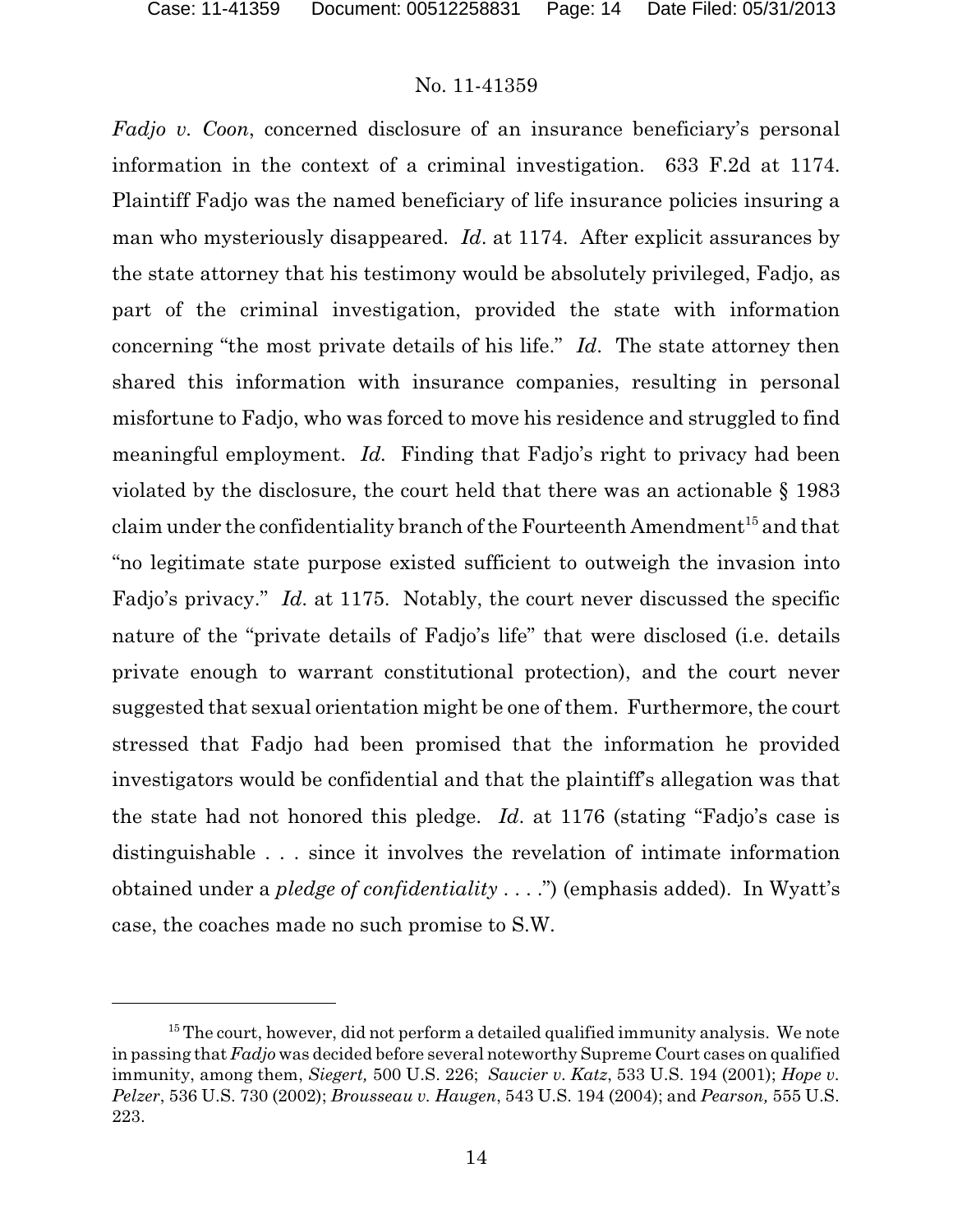Even to speculate that an established right to the non-disclosure of one's sexual orientation exists does not help Wyatt's case and *still* does not result in liability for the coaches. This is so because such speculation does not establish specifically that school officials are barred from communicating with parents regarding minor students' behavior and welfare, when doing so might cause the parents to infer their child's sexual orientation.

The second Fifth Circuit case Wyatt relies upon is *American Civil Liberties Union of Miss., Inc. v. Mississippi*, 911 F.2d at 1066. That case concerned the dismantling of a state agency whose purpose was to perpetuate racial segregation. *Id*. at 1068. After the agency had been shut down, the district court ordered that all agency files, including some containing sensitive, personal information of civil rights activists, be released to the general public. *Id*. This court reversed. We held that the public interest in full disclosure of the files was outweighed by the privacy concerns of the individuals whose information was obtained without permission.<sup>16</sup> Id. at 1069. In the passage most relevant to the case at bar, the court said that plaintiffs "undeniably have an interest in restricting the disclosure of information" regarding "numerous instances of (often unsubstantiated) *allegations of homosexuality*, child molestation, illegitimate births, and sexual promiscuity . . . ." *Id*. (emphasis added).

<sup>&</sup>lt;sup>16</sup> In *ACLU of Miss.*, the court in its discussion repeatedly pointed to clearly established rights – the right of a free press to publish matters of public concern, the public's right to access certain government documents, and individuals' right to suppress information the government gathered unlawfully – and then weighed the parties' competing interests in privacy and disclosure. *Id*. at 1070-73. This balancing of interests standard is appropriate in a qualified immunity case like ours only if, first, the plaintiff claims a violation of clearly established law. *See, e.g. Sterling v. Borough of Minersville*, 232 F.3d 190, 193-96 (3d Cir. 2000) (stating that courts first ask whether plaintiff "had a protected privacy right," then, if it exists, "whether it was clearly established at the time of its alleged violation," and finally whether there is a "legitimate [government] interest that can override the protections of the right to privacy.") For the reasons discussed *infra* herein, Wyatt has not shown the existence of a clearly established privacy right, so we do not conduct the balancing of interests.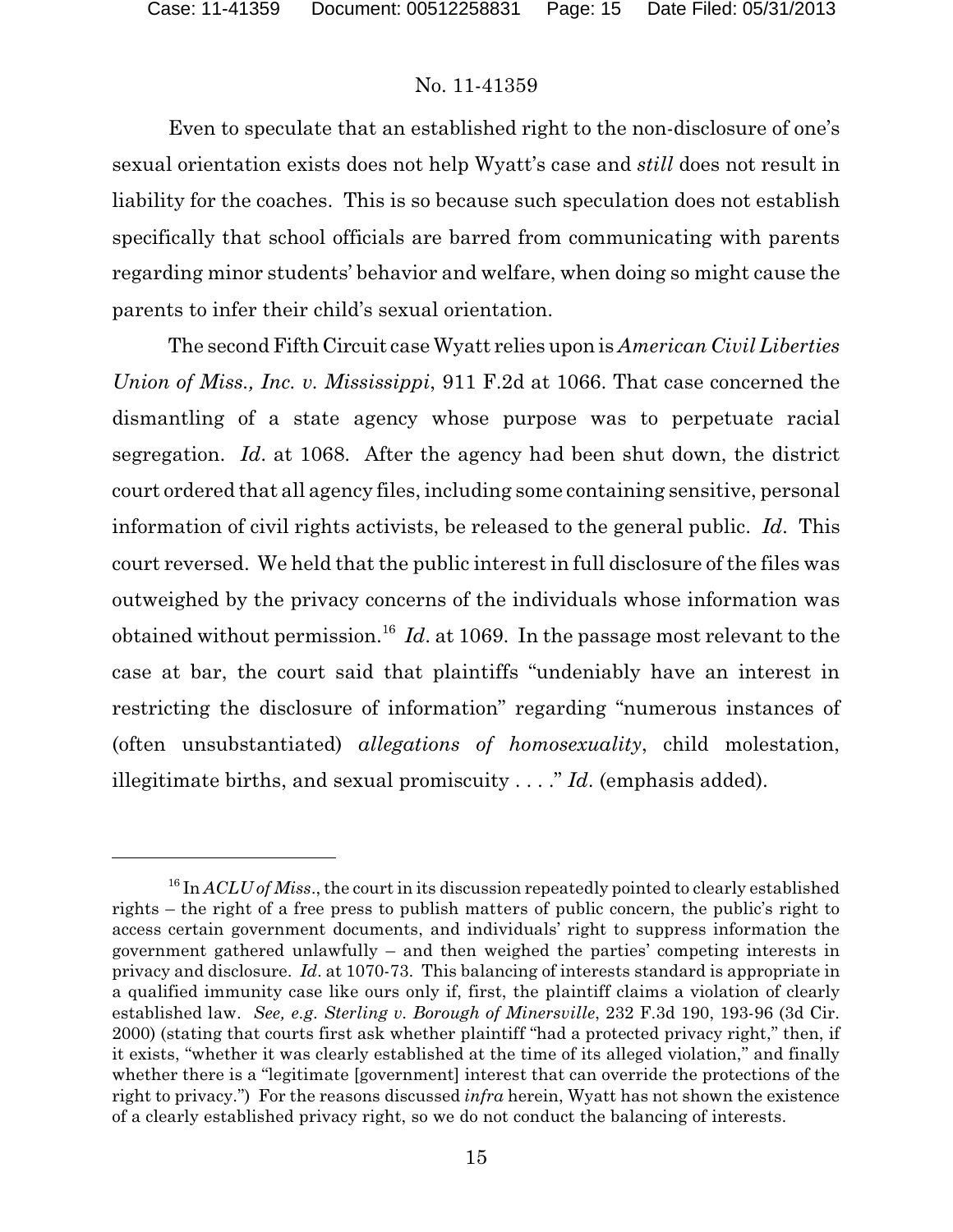Importantly, *ACLU of Miss*. was an appeal of a district court's granting of complete public disclosure of agency files and thus did not involve the qualified immunity framework fundamental to deciding this interlocutory appeal. The analysis in *ACLU of Miss.* also focused in part on First Amendment concerns not relevant in S.W.'s case, saying that "to the extent that [the] information [in the agency files] is a matter of public concern, any public need to know could be satisfied by release of the information in a more limited format." *Id*. at 1071. Although the public undoubtedly had an interest in obtaining information about the defunct, anti-civil rights agency, the public's interest could not prevail over the plaintiffs' right to privacy because the public interest could be addressed by this option of selective disclosure. The *ACLU of Miss.* court also emphasized that the personal information at issue was originally gathered by unconstitutional means (illegitimate searches and seizures by segregationist agency officials) pursuant to an unconstitutional purpose (suppressing speech of civil rights activists contrary in viewpoint to the agency), suggesting the court was further motivated by fairness concerns inherent in the public release of private information the government never had a right to possess in the first place. *Id*. at 1070.

Although the selective disclosure and fairness considerations in *ACLU of Miss.* are not analogous to the student-teacher-parent concerns in S.W.'s case, it is appropriate to point out that the "disclosure" here was only to the student's mother; it was not discussed with other coaches, teachers, or students. Further, instead of bluntly declaring her daughter to be a homosexual, it is undisputed that the coaches mentioned to Wyatt only that S.W. was in a possibly inappropriate relationship with Nutt – thus narrowly tailoring the disclosure to the mother's "need to know." Second, unlike the facts in *ACLU of Miss.*, the government here was not illegally and secretly collecting information in order to do harm to private citizens; disclosure of S.W.'s relationship was in the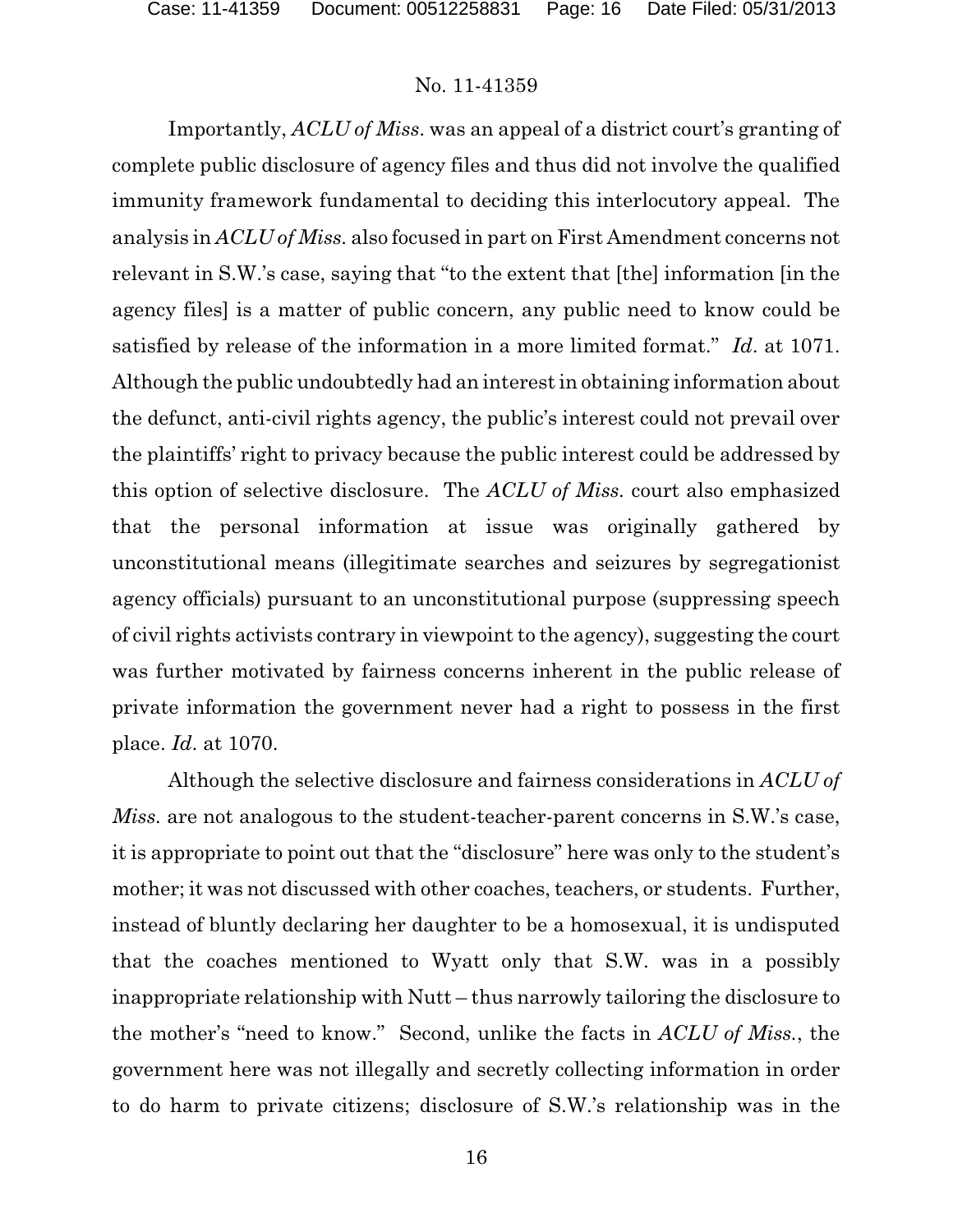interest of the student and became necessary only after S.W., allegedly influenced by Nutt, violated team rules and policy, which were in place for the benefit and safety of students.

In summary, then, when we consider *ACLU of Miss.* and *Fadjo*, neither is established – much less *clearly* established – authority for the claims presented here. It is of major significance that neither occurred in the context of public schools' relations with their students and the students' parents. We therefore hold there is no controlling Fifth Circuit authority – certainly not with "sufficient" particularity" – showing a clearly established Fourteenth Amendment privacy right that prohibits school officials from communicating to parents information regarding minor students' interests, even when private matters of sex are involved. *See Morgan*, 659 F.3d at 372.

#### 2.

Nor from outside the circuit do we find a "robust *consensus* of persuasive authority" that such a right was clearly established. *Id*. (emphasis added). In her attempt to draw help from outside friends, Wyatt calls on the Third Circuit. *Sterling v. Borough of Minersville*, she argues, stands for the proposition that there is a clearly established privacy right in one's sexual orientation. 232 F.3d 190 (3d Cir. 2000). There, a police officer discovered two male teenagers in a parked car at night and threatened to disclose to one of the teenager's relatives the secret that the teenager was a homosexual. *Id*. at 192. The threat allegedly resulted in the teenager's committing suicide. *Id*. In affirming an order denying summary judgment on qualified immunity grounds, the Third Circuit held that public disclosure by the government of a plaintiff's sexual orientation can give rise to a constitutional claim for the violation of privacy. *Id*. at 196. Because there was a clearly established right to privacy in the Third Circuit, the defendants were not entitled to qualified immunity. *Id*. at 196-98.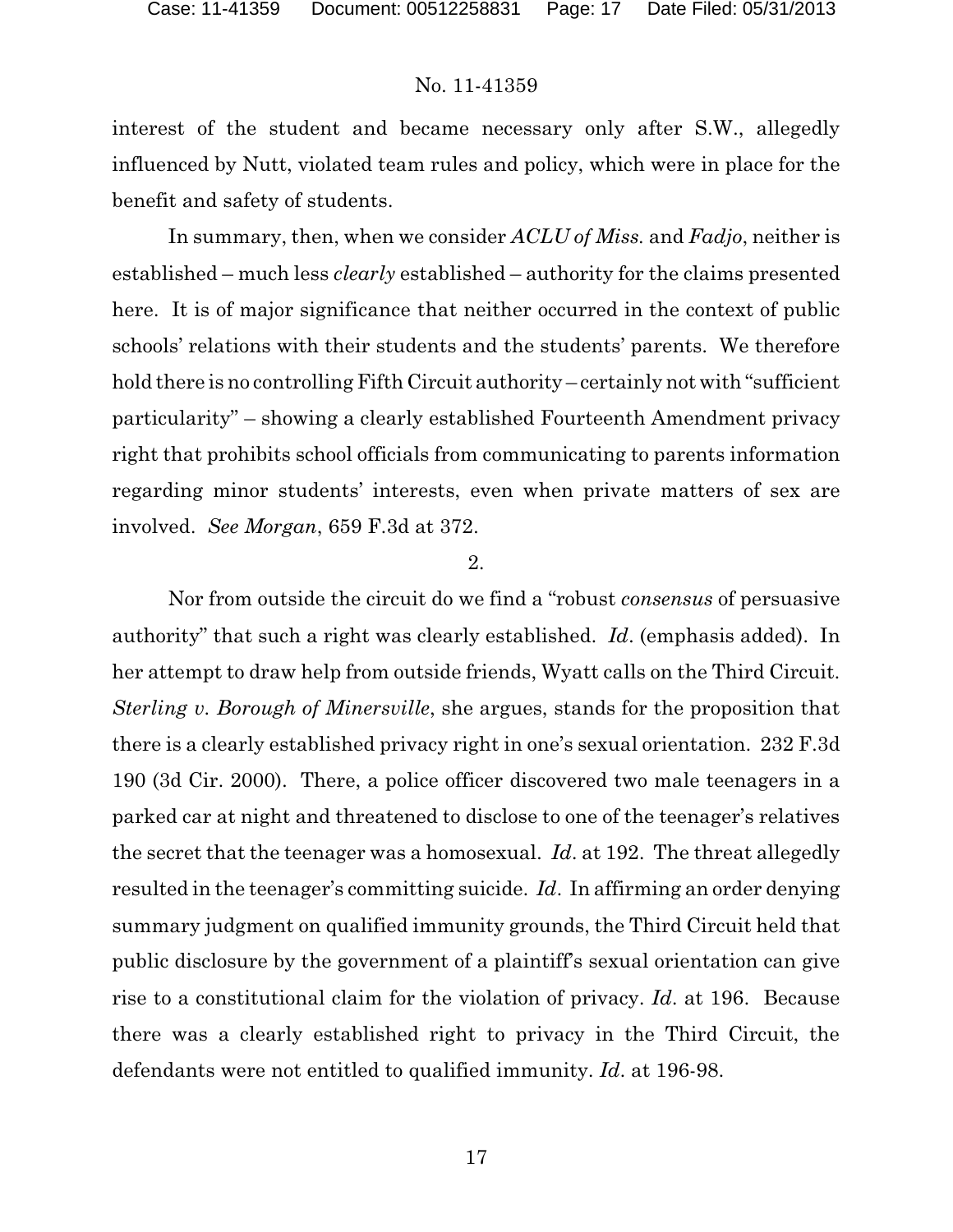The *Sterling* decision is notable in several respects. First, it is not controlling authority in this case and, thus, its reasoning, standing alone, is not dispositive for us today. Second, the deceased victim was not a minor, and the court noted this fact when it acknowledged that "because [plaintiff] *was 18*, there was no reason for [the officer] to interfere with [plaintiff's] family's awareness of his sexual orientation." *Id.* at 197-98 (emphasis added). This observation suggests that the *Sterling* court may have considered a situation involving a minor, differently. Third, although *Sterling* held that the law regarding the disclosure of one's sexual orientation was "clearly established," at least in the Third Circuit, in 1997, the court's justifications for its doing so are dubious: cases from within the circuit that dealt with private medical and financial information and precedent from outside the circuit that was, at best, unclear on the issue. *Id*. at 195-96; *cf.*, *id*. at 198, 199 n.3 (Stapleton, J., dissenting) ("[A] person's right to privacy in his or her sexual orientation simply was not clearly established in April of 1997" because, for example, "[t]he Fourth Circuit's decision in [*Walls v. City of Petersburg*, 895 F.2d 188, 193 (1990)] addressed the issue squarely . . . and reached the opposite conclusion . . . ."). Since *Sterling*, the Supreme Court has repeatedly admonished courts to avoid finding "clearly established" law through such a loose method; looking to precedent that is, at best, inconclusive, and, at worst, irrelevant, as *Sterling* did, simply no longer suffices. *See*, *e.g. Brousseau v. Haugen*, 543 U.S. 194, 198-201 (2004) (holding that, when none of a "handful" of cases "squarely govern" the specific factual circumstances in a  $\S$  1983 suit, the cases do not clearly establish – in the mandatory "particularized sense" – a right that was violated).

In our case today, the trial court cited other cases from outside the circuit on its way to denying summary judgment to the coaches. Perhaps the most salient distinguishing factor in all these cases is that none occurred in a school context; together, they establish only the simple and unsurprising proposition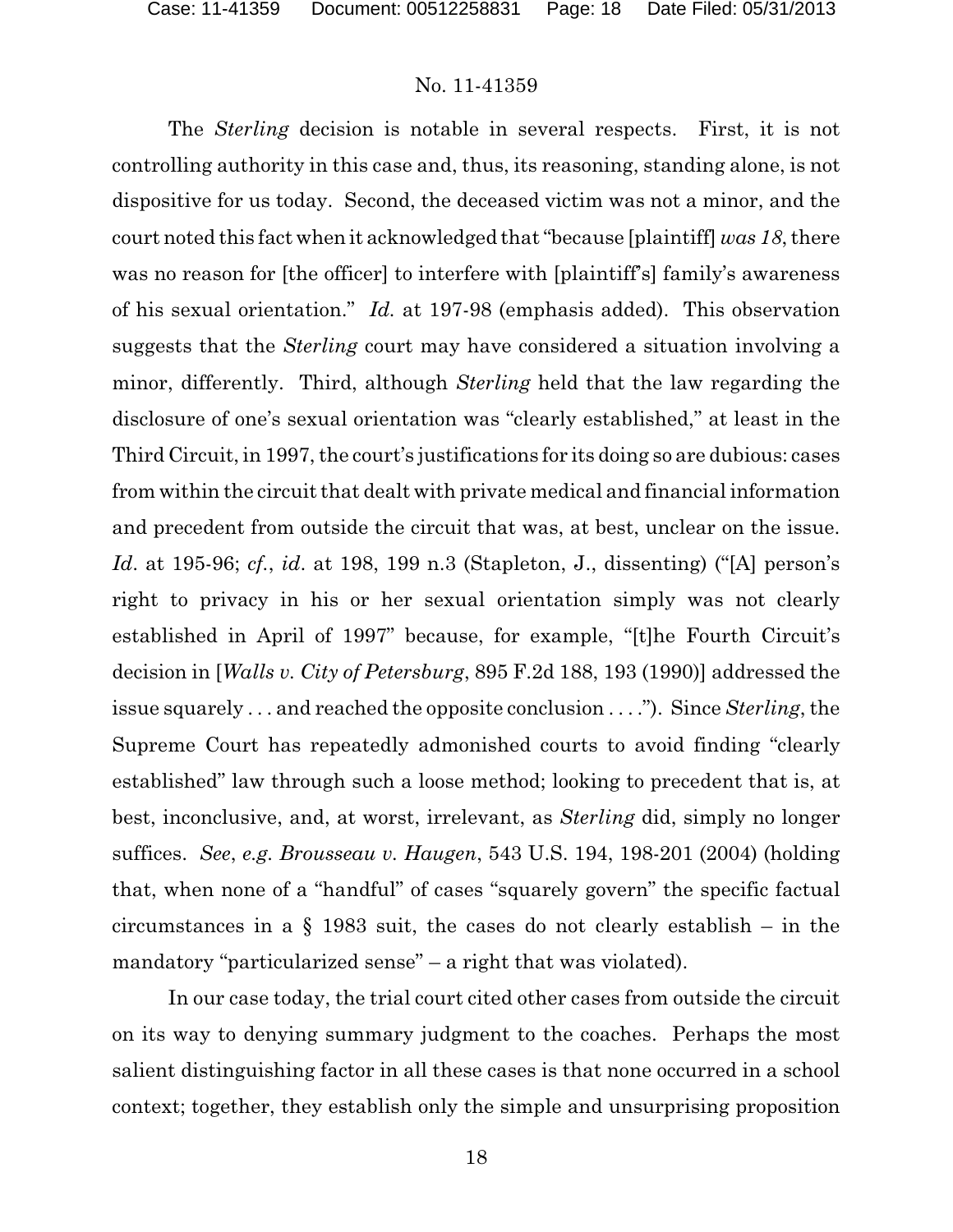that individuals generally can have a privacy interest in some personal "sexual matters," a broad, general proposition with which we do not take issue.<sup>17</sup> None of these cases approximate the factual context we have before us, and none of them provide any guidance regarding the crucial question: whether a student has a privacy right under the Fourteenth Amendment that forbids school officials from discussing student sexual information during meetings with parents.<sup>18</sup>

In sum, then, we hold that Wyatt has not alleged a clearly established constitutional right – drawn either from the Supreme Court's jurisprudence, from our own precedent or from that of other circuits – that the coaches

<sup>&</sup>lt;sup>17</sup>The Second Circuit case, *Powell v. Schriver*, provides modest support for the existence of a privacy right to medical information. 175 F.3d 107, 112 (2d Cir. 1999) ("Individuals who are transsexuals are among those who possess a constitutional right to maintain medical confidentiality.") The Third Circuit case, *Sterling*, is discussed above. 232 F.3d 190. The Sixth Circuit case found that a victim's interest in preventing dissemination of intimate details of a rape implicates a fundamental right but that the public official who released those details to the public was nonetheless entitled to qualified immunity. *Bloch v. Ribar*, 156 F.3d 673, 686-87 (6th Cir. 1998). The Ninth Circuit case held that a woman who applied to work for a local police department had an interest in the nondisclosure, throughout the application process, of her sexual history but emphasized that "considering the sexual morality of [] employees" is not *per se* prohibited by the Constitution. *Thorne v. City of El Segundo*, 726 F.2d 459, 468-70 (9th Cir. 1983). Finally, the Tenth Circuit case quotes *Thorne*, the Ninth Circuit case, to establish essentially the same proposition. *Eastwood v. Dept. of Corrections*, 846 F.2d 627, 631 (10th Cir. 1988).

<sup>&</sup>lt;sup>18</sup> The dissent criticizes our approach for not weighing S.W.'s interest against the school's. Because this is a qualified immunity case, a balancing of interests requires a clearly established right. We find no evidence of the existence of such a right; thus, we cannot reach the question of whether the school's interest outweighed S.W.'s. Obviously, if there is no clearly established right to begin with, we cannot "balance" it against anything.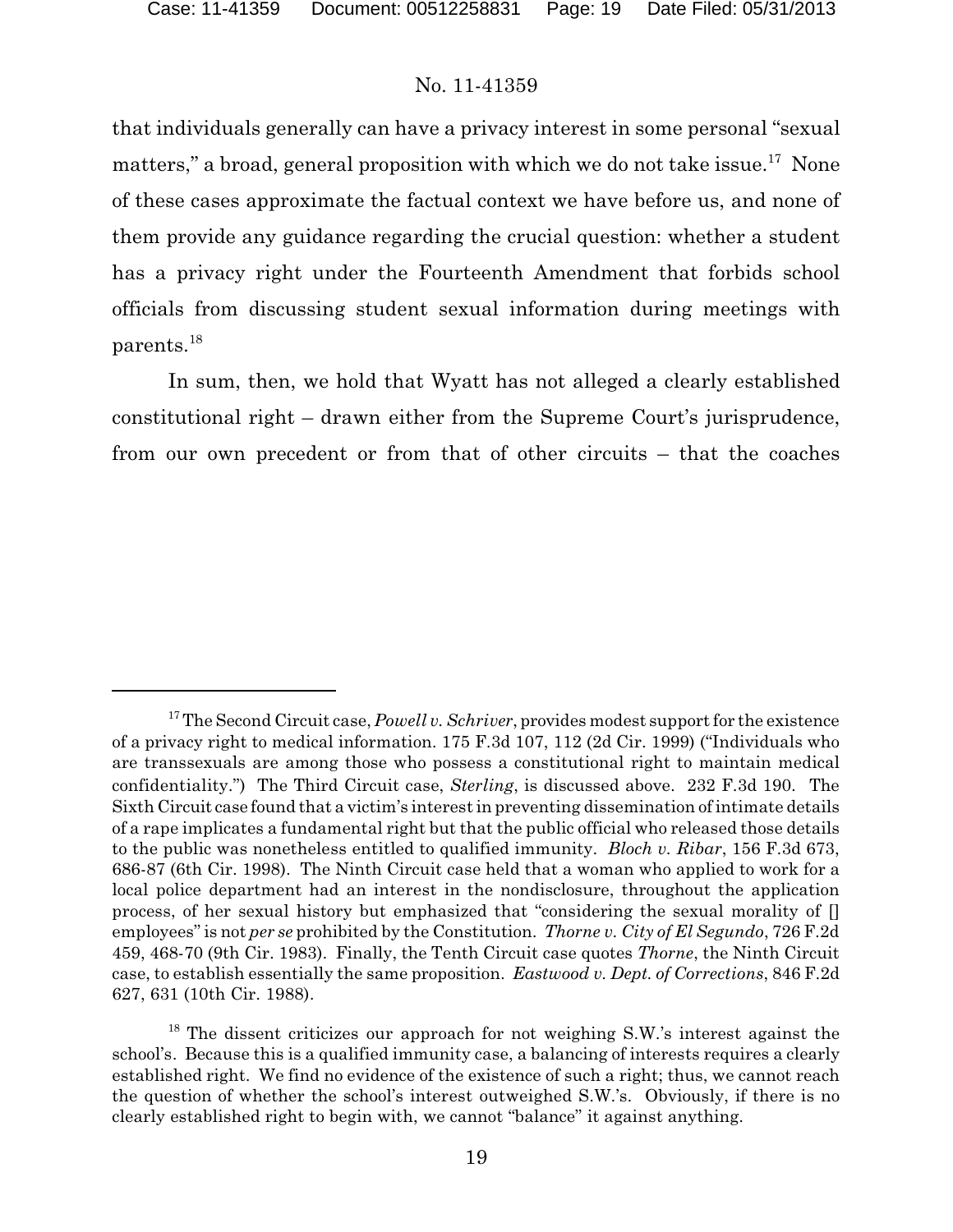violated.<sup>19</sup> The magistrate judge, therefore, erred in denying qualified immunity to each of the defendants on each of the federal claims.

#### V.

To summarize our opinion today: we hold that the magistrate judge erred in denying Newell and Fletcher summary judgment on the claims of qualified immunity. It was error because there is no Supreme Court or Fifth Circuit case that clearly establishes or even suggests that a high school student has a Fourth Amendment right that bars the student from being questioned by coaches in a locker room or a Fourteenth Amendment right to privacy that bars a teacher or coach from discussing the student's private matters with the student's parents. Fletcher and Newell were entitled to qualified immunity for this suit with respect to the federal claims, because, based on undisputed facts, there was no violation of a clearly established federal right. *Jones*, 203 F.3d at 879. For the above reasons, the judgment is reversed and vacated with respect to all federal claims against the individual defendants, and the case is remanded for entry of the appropriate judgment not inconsistent with this opinion.

> REVERSED and VACATED in part, and REMANDED for entry of judgment.

<sup>&</sup>lt;sup>19</sup> The dissent chides us for "fail[ing] to provide any authority for [our] finding that the right to privacy in personal sexual matters does not extend to high school students." We make no such finding; we only conclude that such a right is not clearly established. Furthermore, as noted *supra* herein, the burden is not on us to find authority for Wyatt's position. In qualified immunity cases, "the plaintiff bears the burden of proving that a government official is not entitled to qualified immunity." *Michalik*, 422 F.3d at 258. When a public official, like Newell and Fletcher here, pleads good faith, "the burden [shifts] to the plaintiff, who must rebut the defense by establishing that the officer's allegedly wrongful conduct violated clearly established law." *Id*. at 262. Wyatt simply has not met her burden.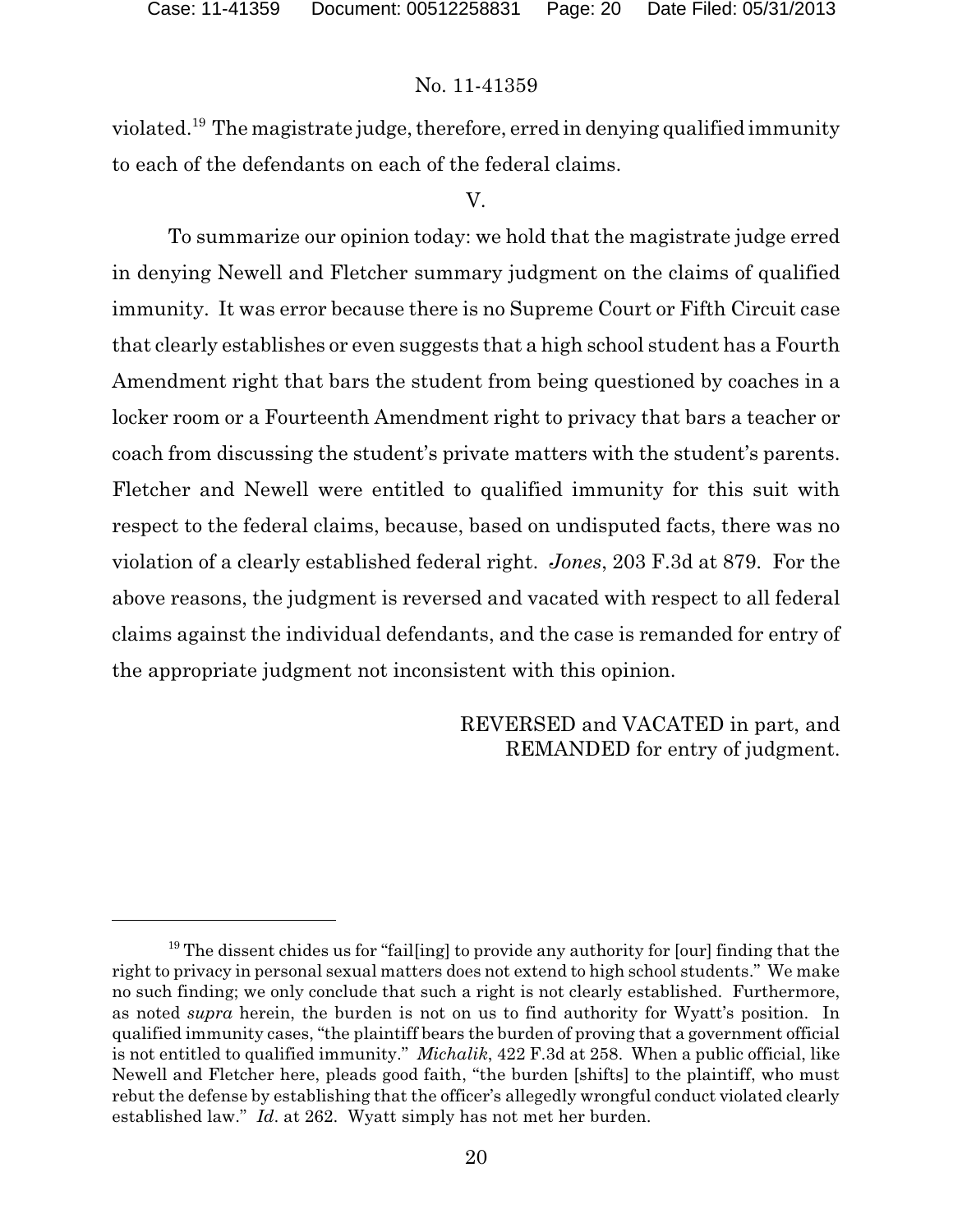GRAVES, Circuit Judge, dissenting.

I disagree with the majority's finding that high school students have no clearly established rights under the Fourteenth and Fourth Amendments. Because I would affirm the district court's denial of qualified immunity to coaches Cassandra Newell and Rhonda Fletcher, I respectfully dissent.

# **Factual History**

S.W. was a 16-year-old softball player at Kilgore High School (KHS) in Texas. S.W., who had told only a few friends that she was gay, became involved in a relationship with 18-year-old Hillary Nutt. The softball coaches, Newell and Fletcher, claimed that they had heard a rumor<sup>1</sup> that S.W. had told someone she was involved in a relationship with Nutt and that Nutt was Newell's ex-girlfriend. Newell is gay and admitted in her deposition that Nutt started attending softball games after being invited by Newell's former girlfriend.

Upon hearing this rumor, the coaches decided to confront S.W. They arranged an off-campus meeting after school on March 3, 2009. During this meeting, the coaches locked S.W. in the softball locker room and aggressively questioned her at length about her relationship with Nutt, her sexual orientation, and whether she had told anyone about Newell's alleged relationship with Nutt. S.W. indicated that she was afraid and sat on a beanbag chair with her arms wrapped around her knees, while the coaches

<sup>&</sup>lt;sup>1</sup> The majority erroneously states that S.W. admitted to starting a rumor. S.W. did not admit to starting any rumor. S.W. admitted to having a "private conversation with one person" after that person pressed S.W. for an opinion on Newell's sexuality. Further, there is no dispute that Newell is gay and brought her girlfriend to softball games. With regard to extraneous "facts," S.W. did not admit to "routinely showing up late and using profanity at practice." S.W. admitted to being required to run for being late and/or using profanity when she accidentally hit herself in the kneecap with a bat "maybe two or three" times in 2009, which is the time period in question. However, there is absolutely no claim by the coaches that they met with Wyatt to discuss S.W. being late or using profanity, minor team infractions for which S.W. had already been punished along with other players.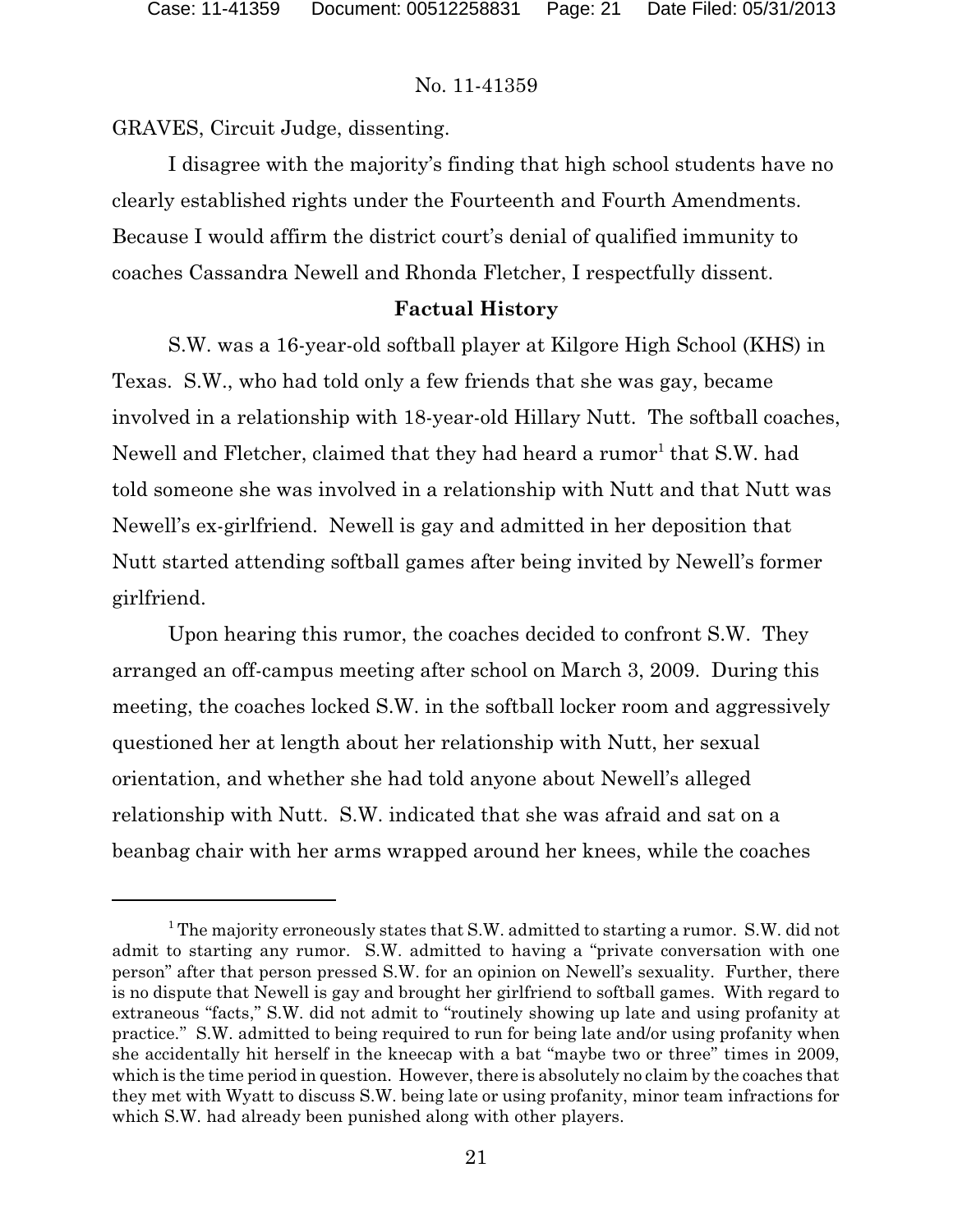sat on their knees. At one point, Fletcher raised up, towering over S.W., and yelled at her. Fletcher asked S.W. if she was having a relationship with Nutt. While S.W. did say in her deposition that the coaches did not use the word "lesbian," she said in her declaration that they asked if she was gay. S.W. also said that the coaches got very angry, repeatedly called her a "liar," threatened her, and made intimidating gestures to the point that she thought Fletcher might hit her.

The coaches then called S.W.'s mother, Barbara Wyatt, arranged a meeting with her a short time later, and disclosed to her that S.W. was having an inappropriate relationship with another female. The coaches also revealed the identity of S.W.'s "girlfriend" to Wyatt, who was unaware that S.W. was gay.<sup>2</sup> Wyatt testified in her deposition that, although she had suspected that S.W. may be gay, S.W. had always denied it to her.

The coaches then refused to discuss the matter further. S.W. was later removed from the softball team. Wyatt attempted to resolve the situation through school officials and then by filing official complaints, which were denied. Subsequently, Wyatt filed an action in district court, asserting that the coaches violated S.W.'s privacy rights under the Fourth and Fourteenth Amendments and under the Texas Constitution. The coaches filed a motion for summary judgment on the basis of qualified immunity. The district court denied the motion, and the coaches filed an interlocutory appeal. The majority states that Wyatt's claim has "become ever more nuanced" and that

 $2^2$  Contrary to the majority's statement in footnote 4 regarding "undisputed" facts, while S.W. admitted that she had confided in some friends regarding her sexual orientation, it is undisputed that she had never told her mother. With regard to "skipping down the hallway holding hands," S.W. was asked during her deposition if she had "ever held hands in the hallway with a girl." S.W. responded that she and two other girls had held hands and skipped down the hallway, but clarified twice that it was nothing homosexual. The clothing representing "society's symbol for gay pride" was a belt with studs on it forming the shape of a rainbow that S.W. had worn twice over a few-months' time.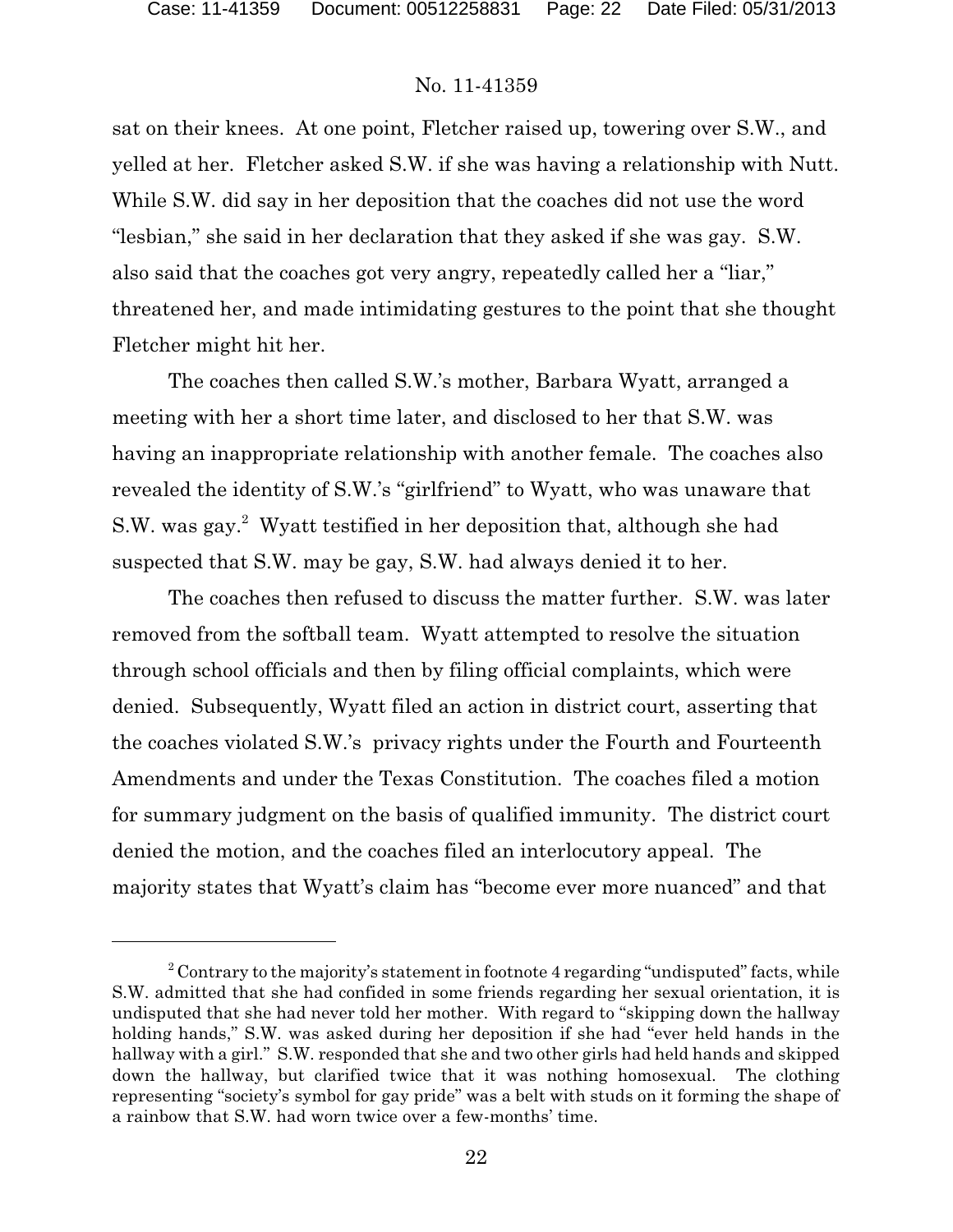her "claim is now that she *inferred* S.W.'s sexual orientation from the coaches' comments." In fact, Wyatt has consistently maintained that the coaches told her S.W. was dating a girl and characterized Nutt as S.W.'s "girlfriend."

### **Standard of Review**

As correctly stated by the majority, this court reviews de novo a district court's denial of a motion for summary judgment on the basis of qualified immunity. *Kovacic v. Villarreal*, 628 F.3d 209, 211 (5th Cir. 2010). "The court shall grant summary judgment if the movant shows that there is no genuine dispute as to any material fact and the movant is entitled to judgment as a matter of law." Fed. R. Civ. P. 56(a). The denial of a motion for summary judgment on the basis of qualified immunity is immediately appealable, to the extent that it turns on an issue of law. *Kovacic*, 628 F.3d at 211. The limitation of the interlocutory appellate jurisdiction to questions of law prohibits this court's consideration of the correctness of plaintiff's version of the facts. *Good v. Curtis*, 601 F.3d 393, 397 (5th Cir. 2010).

This means that the district court's finding that a genuine factual dispute exists is a factual determination that this court is prohibited from reviewing in this interlocutory appeal. But the district court's determination that a particular dispute is material is a reviewable legal determination. Thus, a defendant challenging the denial of a motion for summary judgment on the basis of qualified immunity must be prepared to concede the best view of the facts to the plaintiff and discuss only the legal issues raised by the appeal.

*Id*. at 397-98. (Internal marks, citations and emphasis omitted).

The majority erroneously fails to concede the best view of the facts to the plaintiff, apparently under this Court's authority to decide whether the factual disputes are material to deciding the summary judgment. *Wagner v. Bay City*, 227 F.3d 316, 320 (5th Cir. 2000). While it is correct that we can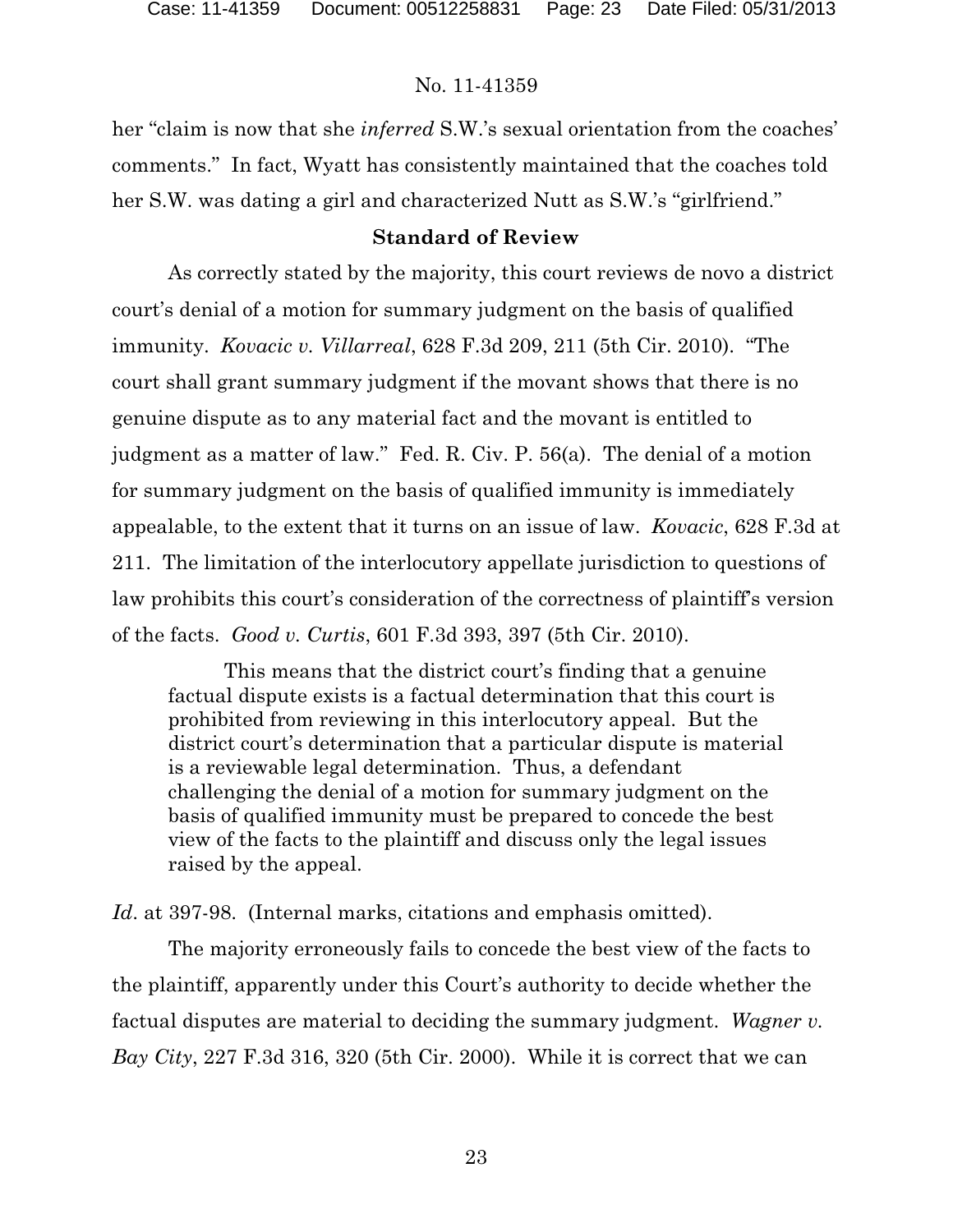review the materiality of factual disputes, we must keep in mind what this Court said in the excessive force case of *Wagner*. There, this Court said:

In deciding an interlocutory appeal of a denial of qualified immunity, we can review the materiality of any factual disputes, but not their genuineness. *See Colston v. Barnhart*, 146 F.3d 282, 284 (5th Cir.) (on petition for rehearing en banc), cert. denied, 525 U.S. 1054, 119 S.Ct. 618, 142 L.Ed.2d 557 (1998). So, we review the complaint and record to determine whether, assuming that all of Wagner's factual assertions are true, those facts are materially sufficient to establish that defendants acted in an objectively unreasonable manner. Even where, as here, the district court has determined that there are genuine disputes raised by the evidence, we assume plaintiff's version of the facts is true, then determine whether those facts suffice for a claim of excessive force under these circumstances.

*Wagner*, 227 F.3d 320. Rather than weigh Wyatt's version of the facts and compare it to the coaches' version, this Court must decide whether the facts as presented by Wyatt are materially sufficient to establish that the coaches acted in an objectively unreasonable manner.

# **Qualified Immunity**

When a defendant moves for summary judgment on the basis of qualified immunity, the court must decide: 1) Whether the facts made out a violation of a constitutional right; and 2) whether that right was "clearly established" at the time of the defendant's alleged misconduct so that a reasonable official in the defendant's situation would have understood that his conduct violated that right. *See Ontiveros v. City of Rosenberg, Tex.*, 564 F.3d 379 (5th Cir. 2009). *See also Brewer v. Wilkinson*, 3 F.3d 816 (5th Cir. 1993).

# **Right of Privacy**

With regard to the Fourteenth Amendment right to privacy violation, the district court found that there is a constitutional right to prevent the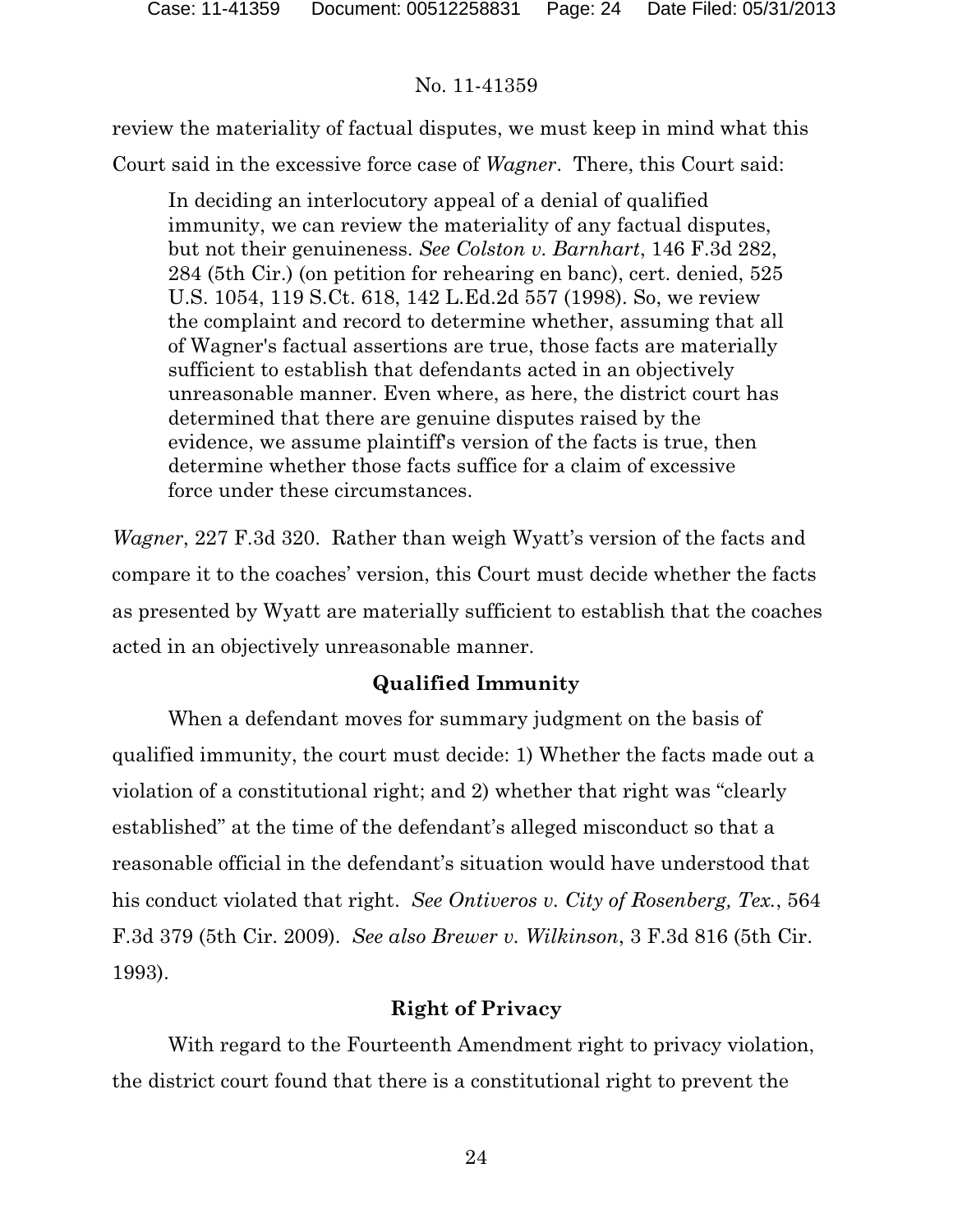unauthorized disclosure of one's sexual orientation, and cites various cases from this Circuit and beyond in support of such a proposition. I agree with the district court's analysis.

The majority acknowledges that the United States Supreme Court has recognized an individual interest in avoiding the disclosure of personal matters, but then finds that Wyatt has failed to allege a clearly established constitutional right. There is no dispute that one's sexual orientation is a personal matter. The majority attempts to distinguish the cases cited by the district court and Wyatt on the basis that none occurred in the school context. However, the majority ultimately concedes that individuals have a privacy interest in personal sexual matters. *See Whalen v. Roe*, 429 U.S. 589, 599, 97 S.Ct. 869, 51 L.Ed.2d 64 (1977). *See also Fadjo v. Coon*, 633 F.2d 1172 (5th Cir. 1981), and *ACLU v. State of Miss.*, 911 F.2d 1066, 1070 (5th Cir. 1990). But, as discussed more fully herein, the majority then finds that any such right does not extend to high school students.

At least five other circuits have recognized a right of privacy regarding personal sexual matters. *See Sterling v. Borough of Minersville*, 232 F.3d 190, 196 (3d Cir. 2000) ("It is difficult to imagine a more private matter than one's sexuality and a less likely probability that the government would have a legitimate interest in disclosure of sexual identity.")("We can, therefore, readily conclude that Wayman's sexual orientation was an intimate aspect of his personality entitled to privacy protection under *Whalen*."); *Powell v. Schriver*, 175 F.3d 107, 111 (2nd Cir. 1999)("We conclude that the reasoning that supports the holding in Doe compels the conclusion that the Constitution does indeed protect the right to maintain the confidentiality of one's transsexualism."); *Bloch v. Ribar*, 156 F.3d 673, 685-86 (6th Cir. 1998) ("Our sexuality and choices about sex, in turn, are interests of an intimate nature which define significant portions of our personhood. Publically revealing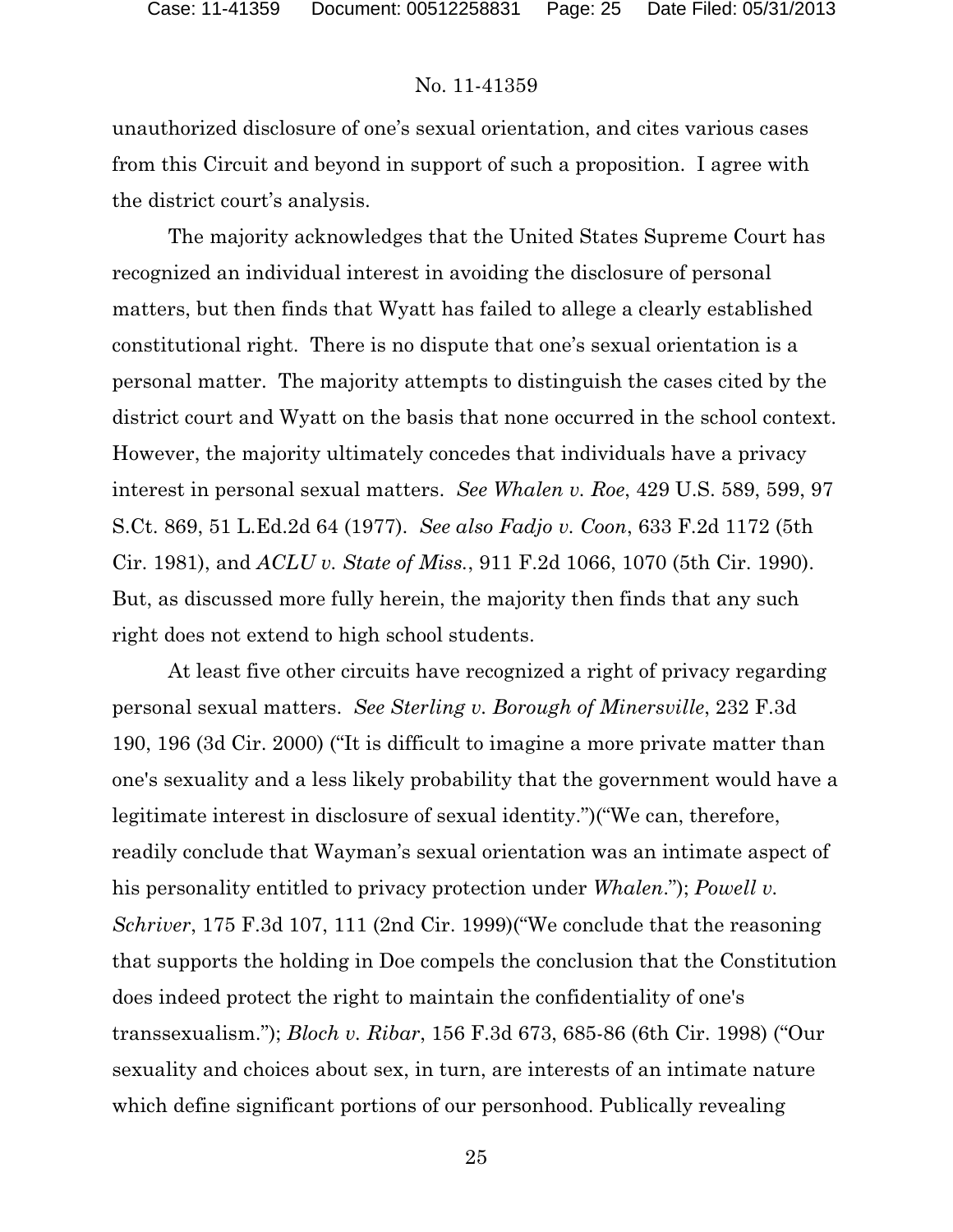information regarding these interests exposes an aspect of our lives that we regard as highly personal and private. Indeed, for many of these reasons, a number of our sister circuits have concluded that information regarding private sexual matters warrants constitutional protection against public dissemination."); and *Thorne v. City of El Segundo*, 726 F.2d 459, 468 (9th Cir. 1983) ("The interests Thorne raises in the privacy of her sexual activities are within the zone protected by the constitution. This conclusion follows from the cases holding that such basic matters as contraception, abortion, marriage, and family life are protected by the constitution from unwarranted government intrusion."); and *Eastwood v. Dept. of Corrections*, 846 F.2d 627, 631 (10th Cir. 1988) ("As in Thorne, plaintiff in the instant case was forced to answer a number of irrelevant and embarrassing questions. . . . Indications of a victim's promiscuity are not probative of either credibility or consent to sexual advances. . . . Nor should such an inquiry be sanctioned in this case."). While this authority may not be controlling, it is certainly persuasive.

Significantly, the majority fails to provide any authority for its finding that the right to privacy in personal sexual matters does not extend to high school students. To the contrary, the Supreme Court has found that the constitutional right to privacy extends to minors. *See Application of Gault*, 387 U.S. 1, 13, 87 S.Ct. 1428, 18 L.Ed.2d 527 (1967). The question is then whether minors lose that right upon entering the schoolhouse gate. The only cases cited by the majority, albeit in the Fourth Amendment analysis, regarding high school students do not support the majority's finding that the right to privacy does not extend to high school students. *See Vernonia School District 47J v. Acton*, 515 U.S. 646, 655-56 (1995) and *Milligan v. City of Slidell*, 226 F.3d 652, 654-55 (5th Cir. 2000), discussed more fully herein.

Based on the applicable case law set out above, there clearly exists a right to privacy regarding one's sexual orientation. The findings of the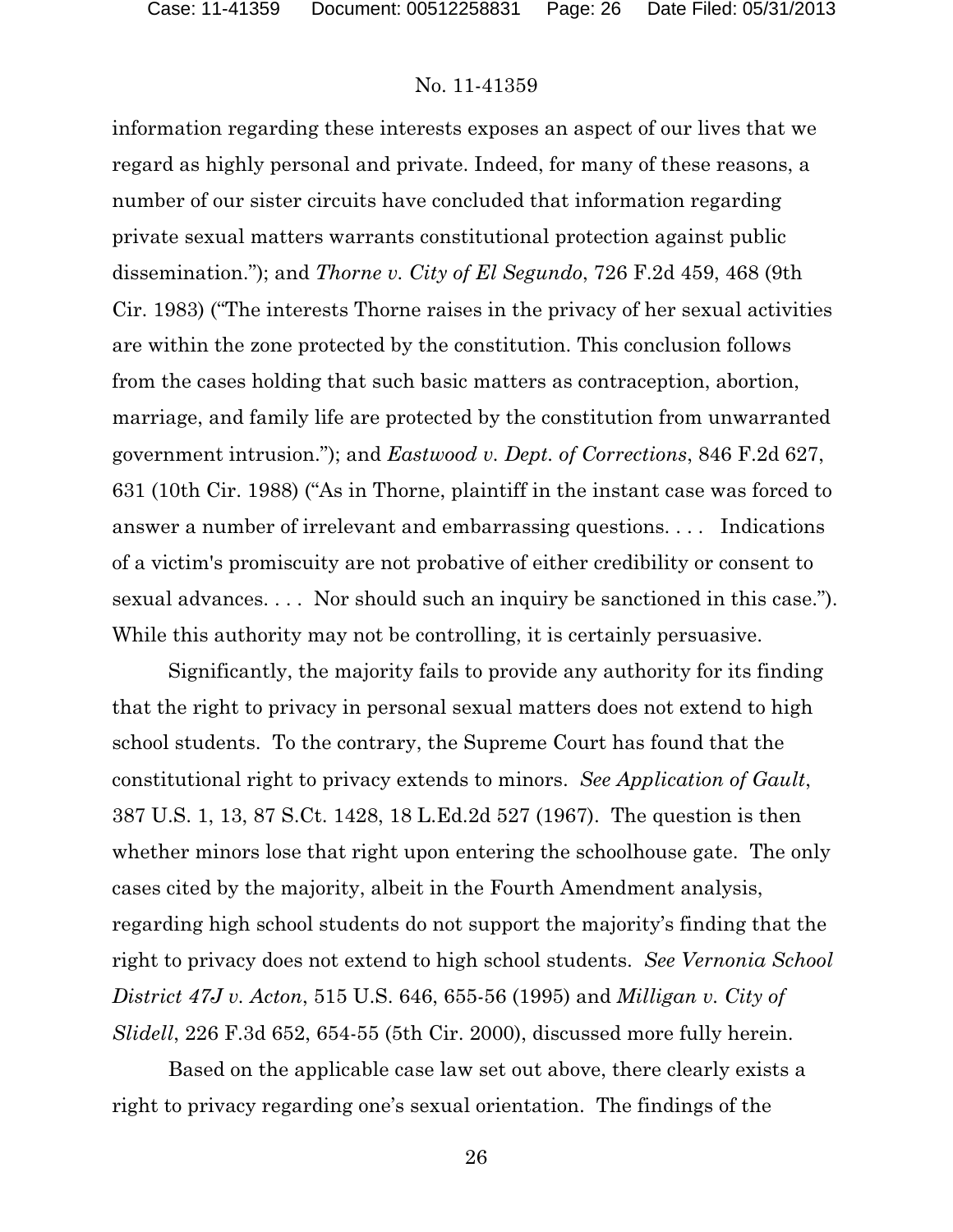United States Supreme Court and six Circuit Courts of Appeal (including the 5th) that information of a sexual nature is intrinsically private is more than a "simple and unsurprising proposition." Additionally, the school context does not defeat the very existence of a right, but rather comes into play with regard to a balancing test and whether the government's interest outweighs a student's privacy right. "Thus, while children assuredly do not 'shed their constitutional rights . . . at the schoolhouse gate,' the nature of those rights is what is appropriate for children in school." *Vernonia*, 515 U.S. at 655-56 (internal citations omitted). Based on the applicable authority and the coaches' own admissions that they recognized the private nature of the information, the district court is absolutely correct that sexual orientation would fall within the categories of highly personal information protected by the right to privacy. The district court correctly held that, while the 5th Circuit has never explicitly held that a student has a right to privacy in keeping his or her sexual orientation confidential, an analysis of precedent compels the finding of such a right.

The question then becomes whether the coaches had a legitimate interest which outweighed S.W.'s right to privacy. *See Fadjo*, 633 F.2d at 1176. *See also Vernonia*, 515 U.S. at 656-57. The majority does not reach this balancing test, finding that consideration of the objectively reasonable prong of qualified immunity is unnecessary. However, this prong is necessary to determine whether the coaches' interests outweigh a student's right to privacy.

In support of a legitimate State interest, the coaches assert various reasons, including the possible sexual assault of a minor under Texas statute, Nutt being a bad influence, a violation of rules for S.W. riding with Nutt, and team discipline. Both the law and the facts undermine the legitimacy of the reasons given by the coaches. The Texas statute referred to by the majority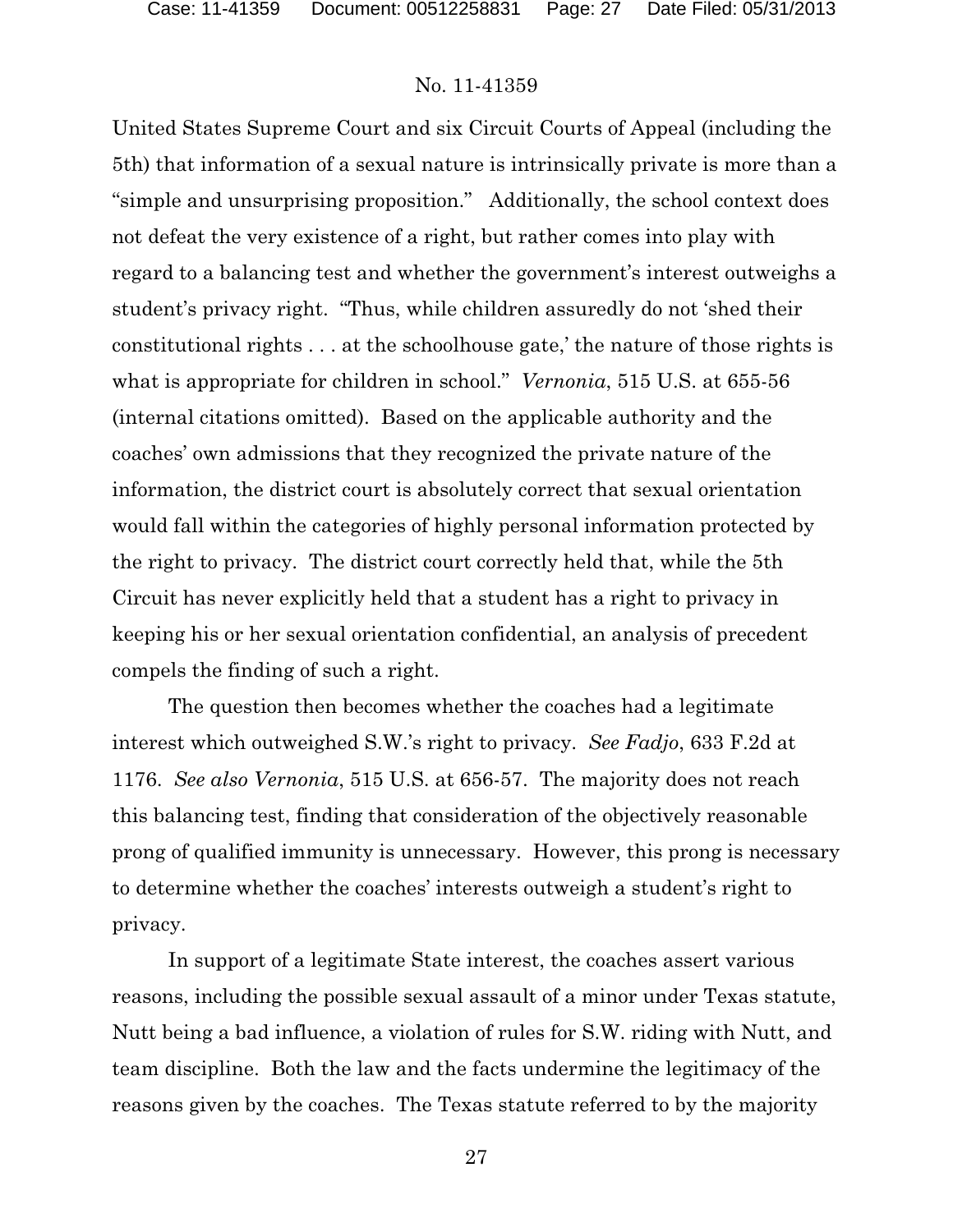specifically provides an affirmative defense because S.W. was over 14 and there was only two-years age difference between S.W. and Nutt. Thus, there was likely no valid legal concern regarding sexual assault.

With regard to Nutt being a bad influence, after indicating during her deposition that she did not know of Nutt ever doing drugs, S.W. was asked, "[y]ou don't know whether or not Hillary Nutt has ever taken a sip of alcohol?" S.W. responded that she knew Nutt had taken a drink but never in her presence. Also, S.W. was not asked if she knew where Nutt had taken that "sip of alcohol" or the applicable drinking age of the location. Further, Coach Newell testified a resounding "No" when asked during her deposition, "So, just to clarify, did you consider Hillary Nutt, the woman that your girlfriend invited to see your team members play, to be a threat to any of your – any of the players on your team ever?" Thus, there is no indication that Nutt was "potentially dangerous" or an "underage user of illegal drugs and alcohol."

The claim of S.W. violating a team rule for riding with Nutt is also unsupported by the facts. The team rule involves a permission slip that pertains to, inter alia, in-school transportation by other softball players between 6th and 7th periods for practice. Nutt was not listed on the permission slip. However, the permission slip does not regulate riding with anyone outside of softball. To construe this permission slip to apply to drivers not on the softball team is erroneous and would mean that neither Wyatt nor S.W.'s grandmother would have ever been able to transport S.W. because neither are listed on the permission slip. Yet, the coaches repeatedly said both Wyatt and the grandmother could also transport S.W.

As to team dissension caused by rumors of S.W.'s involvement with Nutt, we are, again, bound by S.W.'s facts - that she did not spread any rumors. Further, the coaches could not have known of any alleged dissension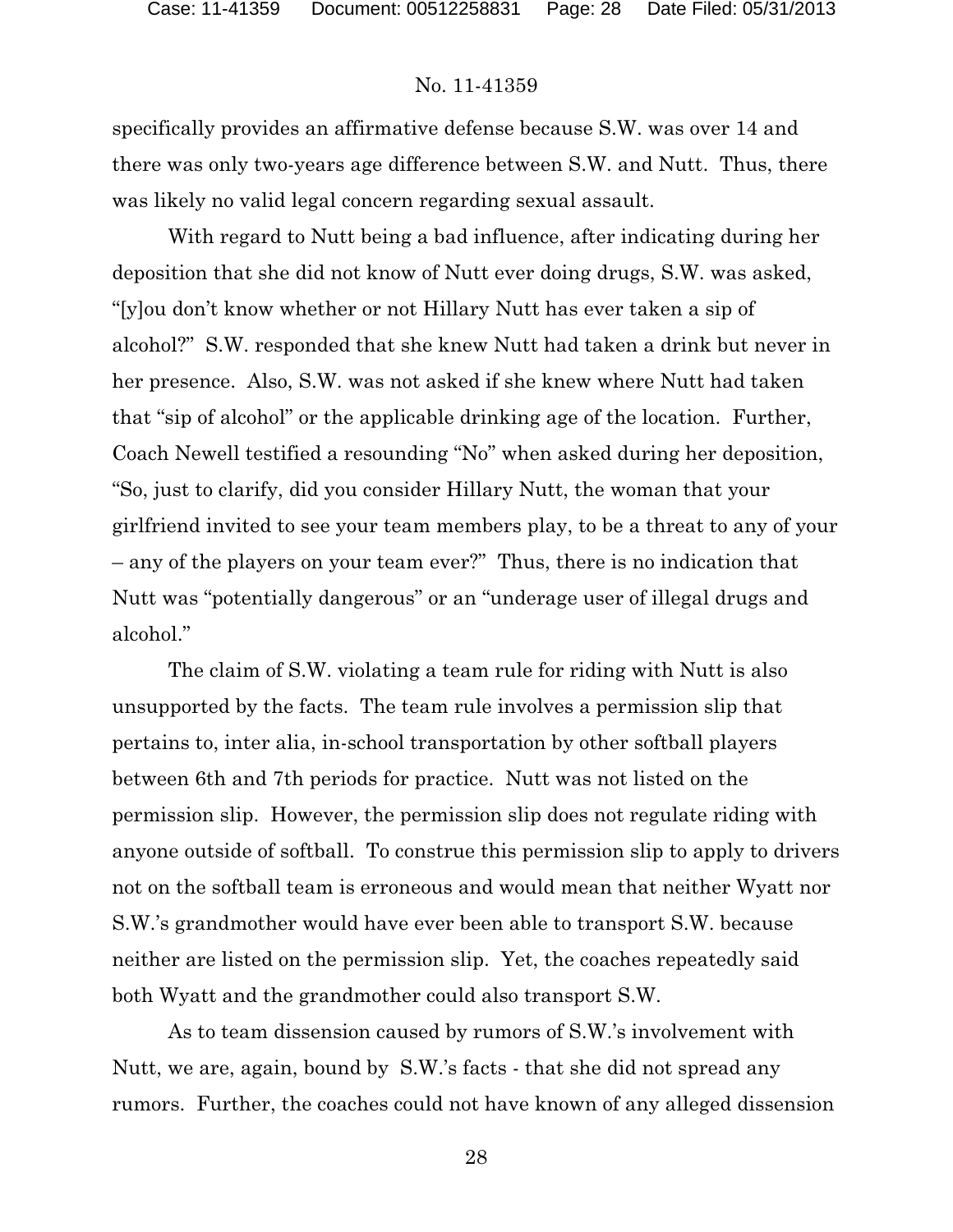as this alleged "rumor" did not come to light until March 3, the day the coaches interrogated S.W. and revealed her sexual orientation to her mother. But the coaches dismissed the rest of the softball team prior to the "meeting" with S.W. Also, the allegation regarding dissension emanates from the coaches' version of the facts.

More importantly, the only thing the coaches knew prior to interrogating S.W. was a rumor that she had allegedly told someone that she was in a relationship with Nutt and that Nutt was Newell's ex-girlfriend. There was no evidence that S.W. was actually in a relationship with Nutt, that it was a sexual relationship, that S.W. lied about anything or had ever ridden with Nutt. The coaches did not find out that S.W. was actually involved in a relationship, albeit apparently never sexual, with Nutt until they interrogated S.W. The record indicates that the coaches also did not find out that S.W. was riding with Nutt until after they met with S.W. Moreover, Fletcher admitted as much in her deposition when she testified that the coaches called Wyatt to the field because they wanted her to help stop the spreading of rumors about Newell and because S.W. was "dating" an "adult."

The district court fully considered all of the above and found that there was sufficient evidence from which a reasonable person could conclude that the coaches were not motivated by the need to protect S.W. but rather were retaliating against S.W. for allegedly spreading a rumor about Newell. The State has no interest in retaliating against students. As the district court found, even if the coaches were motivated by a desire to protect S.W., Wyatt provided expert testimony that the coaches' actions "were not a reasonable response to any potential concerns they may have had regarding S.W. or her welfare." The district court further found that, based on the record, it could not find that the States' interest outweighed S.W.'s right to keep her sexual orientation confidential, and that S.W.'s rights were clearly established at the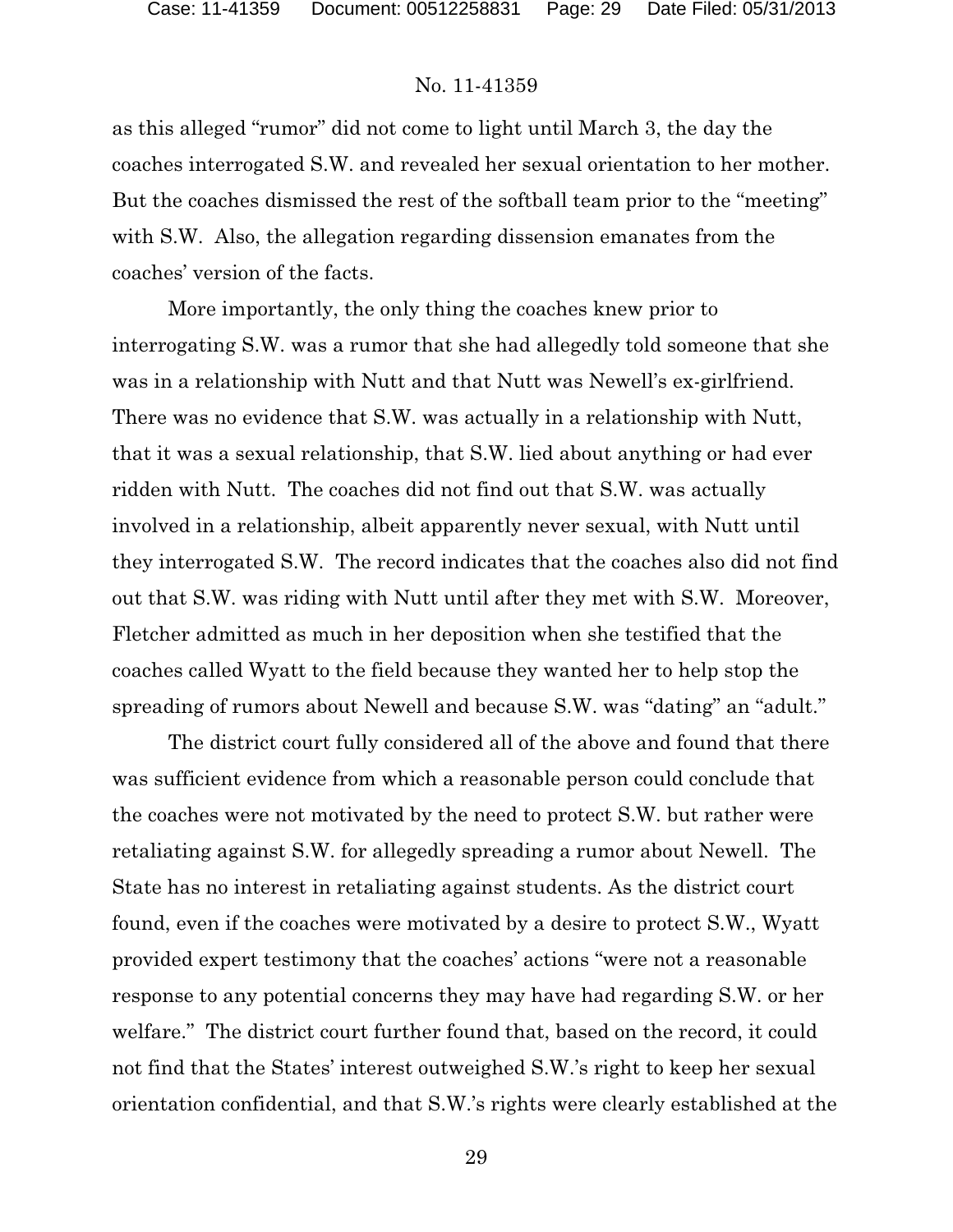time. The district court also found that there were substantial unresolved questions of fact surrounding the circumstances leading up to the confrontation and the content of the coaches conversation with Wyatt that prevent it from making a qualified immunity determination. "Without a factual determination by the appropriate trier of fact, this Court cannot resolve the legal question as to whether the Defendants' actions are amenable to a qualified immunity defense on this claim," concluded the district court. I agree.

#### **Unreasonable Seizure**

With regard to the Fourth Amendment claim based on the confrontation in the locker room, the majority says that the district court overlooked case law that establishes that the Fourth Amendment applies differently in the school context and particularly with regard to student athletes in locker rooms. Again, the majority cites *Vernonia,* 515 U.S. 646, and *Milligan*, 226 F.3d 652, for the diminished expectation of privacy of school children, particularly student athletes. However, neither case supports any such finding.

*Vernonia* was a case involving random urinalysis drug testing of student athletes. The majority cites this case for the proposition that athletes have less privacy expectations and that locker rooms are "not notable for the [Fourth Amendment] privacy they afford." Vernonia, 515 U.S. at 657.<sup>3</sup> But those propositions have absolutely nothing to do with the instant case. The Supreme Court specifically said:

<sup>&</sup>lt;sup>3</sup> The majority asserts that the seizure behind locked doors was proper because, by choosing to be a student athlete, S.W. subjected herself to a higher degree of regulation, but then cites *Milligan* for the proposition that actually being a student athlete has nothing to do with it. I note that *Milligan* involved questioning of students by police officers regarding possible illegal acts, i.e., fights involving weapons.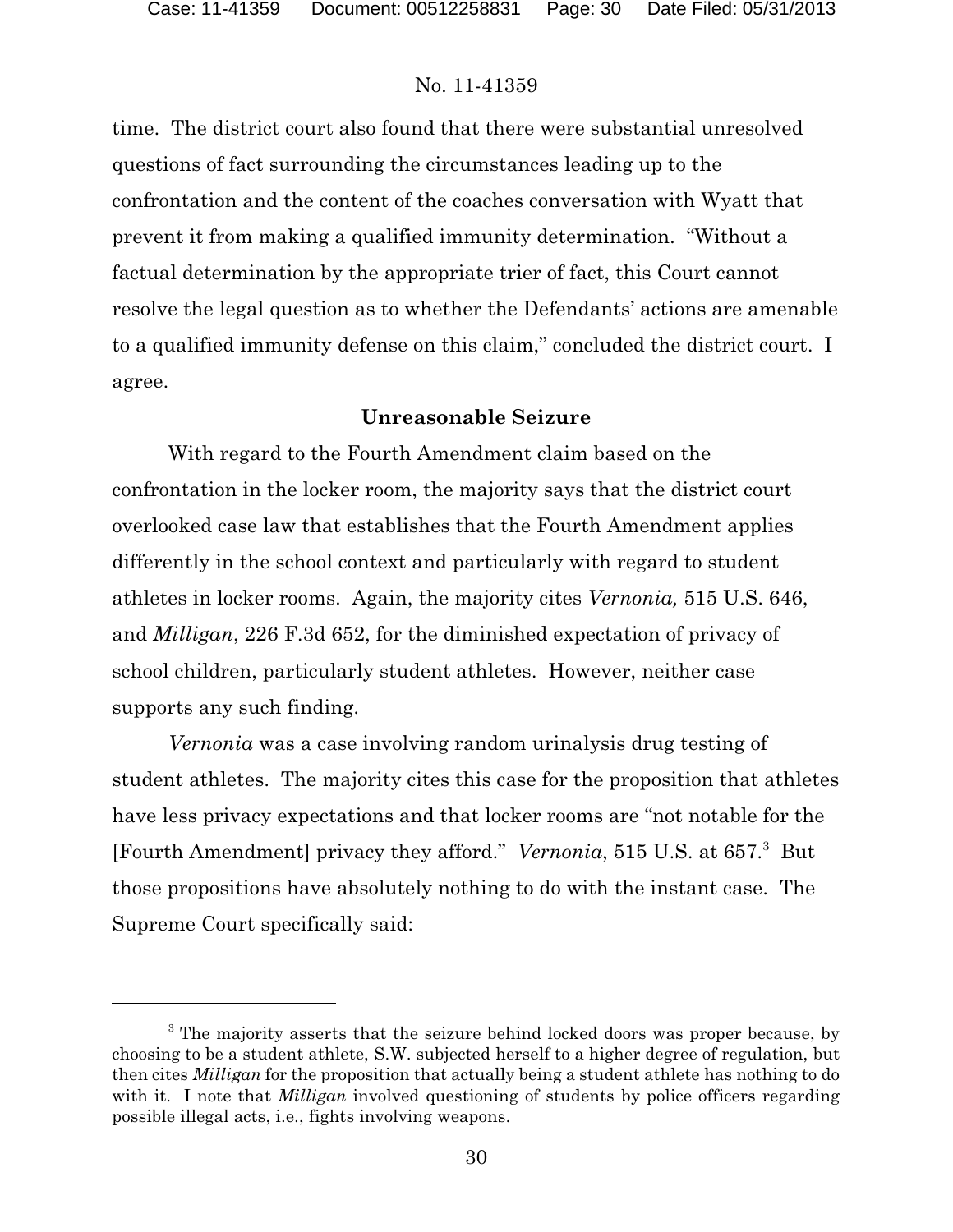While we do not, of course, suggest that public schools as a general matter have such a degree of control over children as to give rise to a constitutional "duty to protect," we have acknowledged that for many purposes "school authorities ac[t] in loco parentis," with the power and indeed the duty to "inculcate the habits and manners of civility," Thus, while children assuredly do not "shed their constitutional rights ... at the schoolhouse gate," the nature of those rights is what is appropriate for children in school.

*Vernonia*, 515 U.S. at 655. (Internal citations, marks omitted). The Court

further said:

Legitimate privacy expectations are even less with regard to student athletes. School sports are not for the bashful. They require "suiting up" before each practice or event, and showering and changing afterwards. Public school locker rooms, the usual sites for these activities, are not notable for the privacy they afford. The locker rooms in Vernonia are typical: No individual dressing rooms are provided; shower heads are lined up along a wall, unseparated by any sort of partition or curtain; not even all the toilet stalls have doors. As the United States Court of Appeals for the Seventh Circuit has noted, there is "an element of 'communal undress' inherent in athletic participation."

*Vernonia*, 515 U.S. at 657. (Internal citations omitted). This case has nothing to do with physical privacy in a locker room or even compliance with established rules such as random drug testing. That said, even conceding a diminished expectation of privacy, the Court's further analysis regarding random drug testing is telling:

Having considered the scope of the legitimate expectation of privacy at issue here, we turn next to the character of the intrusion that is complained of. We recognized in Skinner that collecting the samples for urinalysis intrudes upon "an excretory function traditionally shielded by great privacy." We noted, however, that the degree of intrusion depends upon the manner in which production of the urine sample is monitored. . . . These conditions are nearly identical to those typically encountered in public restrooms, which men, women, and especially schoolchildren use daily. Under such conditions, the privacy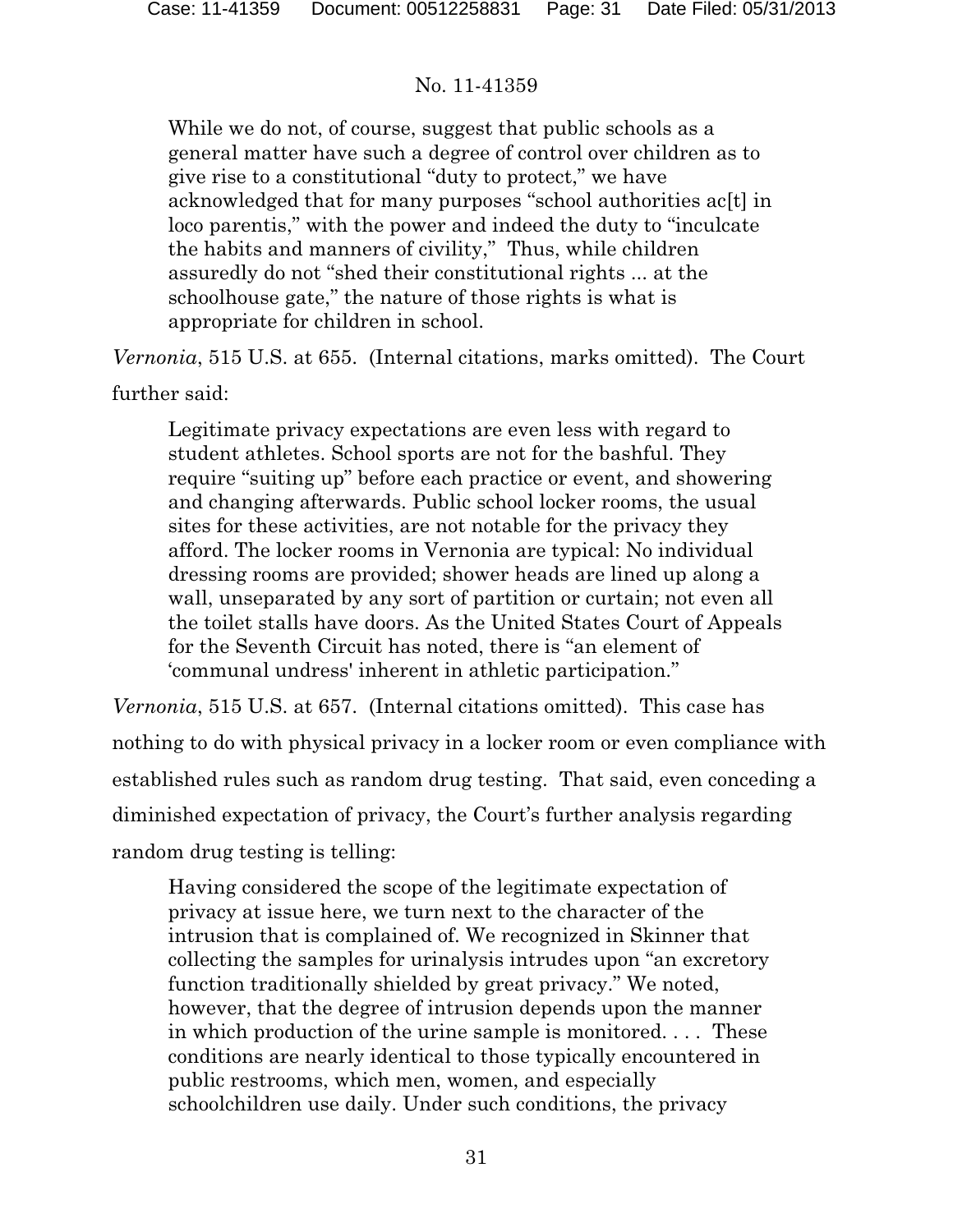interests compromised by the process of obtaining the urine sample are in our view negligible.

The other privacy-invasive aspect of urinalysis is, of course, the information it discloses concerning the state of the subject's body, and the materials he has ingested. In this regard it is significant that the tests at issue here look only for drugs, and not for whether the student is, for example, epileptic, pregnant, or diabetic. Moreover, the drugs for which the samples are screened are standard, and do not vary according to the identity of the student. And finally, the results of the tests are disclosed only to a limited class of school personnel who have a need to know; and they are not turned over to law enforcement authorities or used for any internal disciplinary function.

*Vernonia*, 515 U.S. at 658. (Internal citations omitted).<sup>4</sup>

Here, there was no policy regarding lesbian relationships. In fact, at least one of the coaches and other members of the softball team were gay. Newell testified in her deposition that she had not made efforts to find out about other players' relationships and had never informed any other parents of who their children were dating. The results of the interrogation were not disclosed only to a limited class of school personnel who had a need to know, but were instead turned over to S.W.'s mother.

The Fourth Amendment claim involves the coaches' locking S.W. in the locker room and confronting her - not the invasion of privacy under the Fourteenth Amendment which involved the disclosure of her sexual orientation to her mother. Therefore, the majority incorrectly finds that the district court overlooked case law. Further, the majority finds that verbal abuse does not give rise to a constitutional violation under 42 U.S.C. § 1983, and, "thus, there is simply no clearly established constitutional right." Again,

<sup>&</sup>lt;sup>4</sup> The Court further addressed the provision of the drug testing policy that required students to identify prescription medications in advance if they wanted to avoid sanctions for a false positive drug test.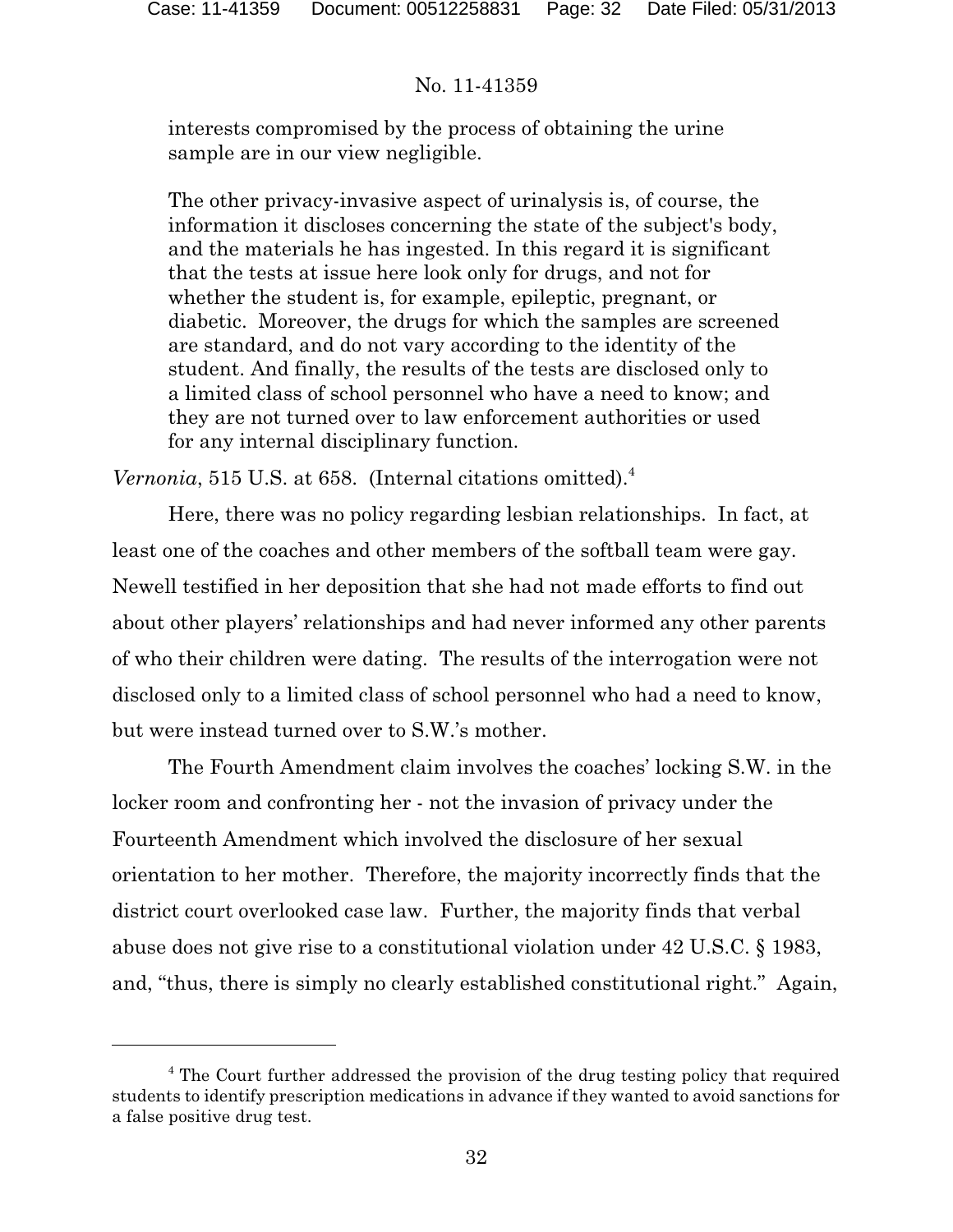the majority errs. The case cited by the majority, *Calhoun v. Hargrove*, 312 F.3d 730, 734 (5th Cir. 2002), for the proposition that verbal abuse does not give rise to a constitutional violation under 42 U.S.C. § 1983 actually says:

 A claim for relief under § 1983 must allege the deprivation of a right secured by the Constitution or the laws of the United States by a defendant acting under color of state law. *Wong v. Stripling*, 881 F.2d 200, 202 (5th Cir.1989). Furthermore, under 42 U.S.C. § 1997e(e), "[n]o federal civil action may be brought by a prisoner confined in a jail, prison, or other correctional facility, for mental or emotional injury suffered while in custody without a prior showing of physical injury."

# *Calhoun*, 312 F.3d at 734.

This is not a suit by a prisoner and there is no applicable federal statute requiring physical injury. Notwithstanding the inapplicability of Calhoun<sup>5</sup>, verbal abuse is only one of the actions cited by Wyatt. The others included locking S.W. in the locker room, interrogating her, intimidating gestures, etc. Under the same authority as the Fourteenth Amendment analysis above, there clearly exists a Fourth Amendment right against unreasonable seizure/false imprisonment. The majority ignores the balancing test which is required to determine whether the State's interest outweighs

 $5$  Notably, while dismissing as uncontrolling the abundant authority from other circuits that supports Wyatt's position, the majority attempts to also rely on *Doe v. Gooden*, 214 F.3d 952, 955 (8th Cir. 2000), and *Walker-Serrano by Walker v. Leonard*, 168 F.Supp.2d 332, 347 (M.D. Pa. 2001), for its proposition that verbal abuse does not give rise to a constitutional violation. In *Gooden*, the Eighth Circuit found that the teacher's statements did not amount to a constitutional violation, but did not foreclose the possibility of such, saying: "Verbal abuse is normally not a constitutional violation." 214 F.3d at 955. In *Walker*, the Pennsylvania district court cited *Gooden* for the proposition that "verbal abuse, whether coming from a student or a teacher, is not a constitutional violation." *Walker*, 168 F.Supp.2d at 348. However, *Gooden* does not say that. *Gooden*, 214 F.3d at 955. Further, *Walker* was a First Amendment case involving an elementary student's petition against a school field trip to a circus. The plaintiff also claimed emotional distress for teasing from other students after she and her mother boycotted the field trip and protested outside the circus. Importantly, the district court repeatedly indicated that elementary students do not enjoy the same clearly established rights as high school students.